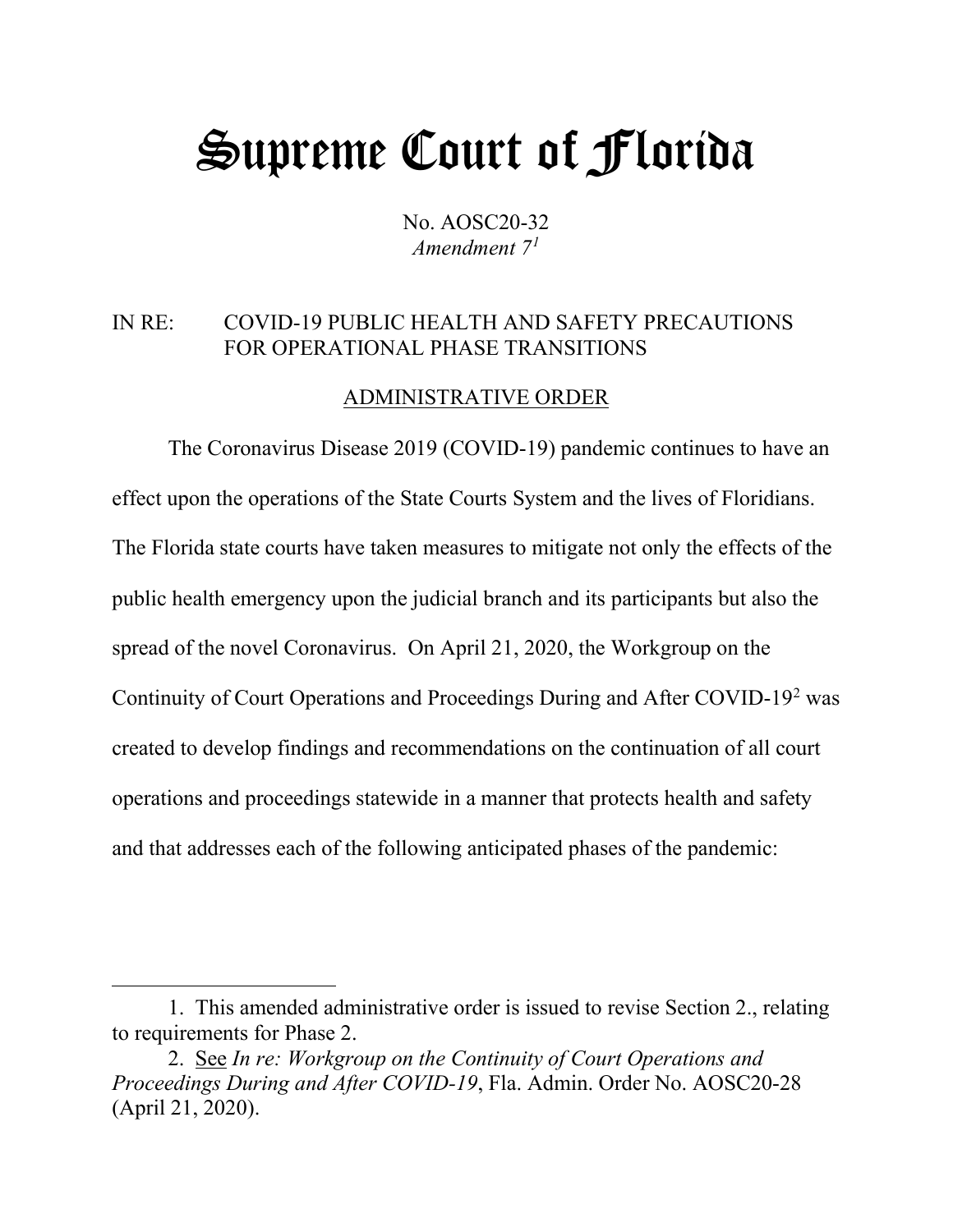- a) Phase  $1 in$ -person contact is inadvisable, court facilities are effectively closed to the public, and in-person proceedings are rare;
- b) Phase 2 –in-person contact is authorized for certain purposes but requires use of protective measures;
- c) Phase  $3$  an effective vaccine is adequately available and in use and inperson contact is more broadly authorized; and
- d) Phase 4 COVID-19 no longer presents a significant risk to public health and safety.

Among its charges, the Workgroup was specifically directed to propose guidance – based on the advice of public health experts, medical professionals, or others with expertise in the management of a pandemic and the latest health advisories and safety guidelines – for protective measures that will allow the progressive and safe return of judges, personnel, parties, counsel, jurors, and the public (hereinafter collectively referred to as "justice stakeholders") to court facilities.

Originally set to expire on June 30, 2020, the Workgroup's term was extended through December 31, 2020, by Fla. Admin. Order No. AOSC20-51 on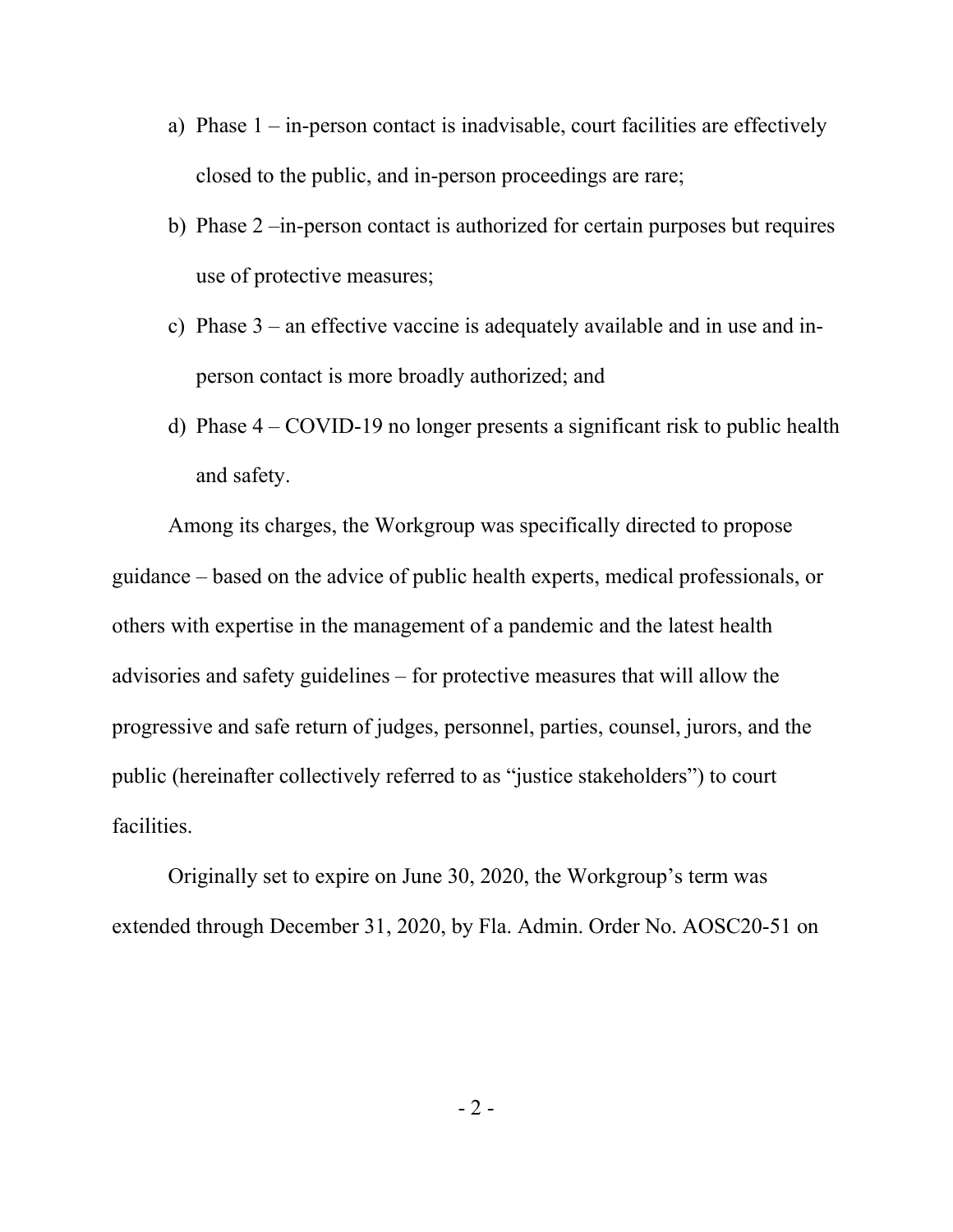June 15, 2020, and through July 2, 2021, by Fla. Admin. Order No. AOSC20-110 on November 23, 2020. [3](#page-2-0)

Following extensive research and consultation with medical professionals, the Workgroup issued, and has subsequently updated several times, its report titled *Requirements, Benchmarks, and Guidelines Governing Operational Phase Transitions,* March 24, 2021*,* (hereinafter "report"). In that report, the Workgroup has recognized that: a) the COVID-19 situation remains dynamic and that the requirements, benchmarks, or guidance may have to be modified by a subsequent administrative order as more information regarding the pandemic and best practices becomes available; b) local community needs and resources and the specific public health conditions by county are important considerations that may have a direct bearing on the implementation of the requirements, benchmarks, and guidance; c) funding and the availability of certain equipment and supplies may impact the readiness of a court to move phases; d) justice stakeholders must feel confident that their safety and welfare are the primary considerations on which decisions are made; e) the requirements, benchmarks, or guidance should be no broader than necessary to protect public health and safety while fulfilling the court

<span id="page-2-0"></span><sup>3.</sup> See *In re: Workgroup on the Continuity of Court Operations and Proceedings During and After COVID-19*, Fla. Admin. Order No. AOSC20-51 (June 15, 2020) and Fla. Admin. Order No. AOSC20-110 (November 23, 2020).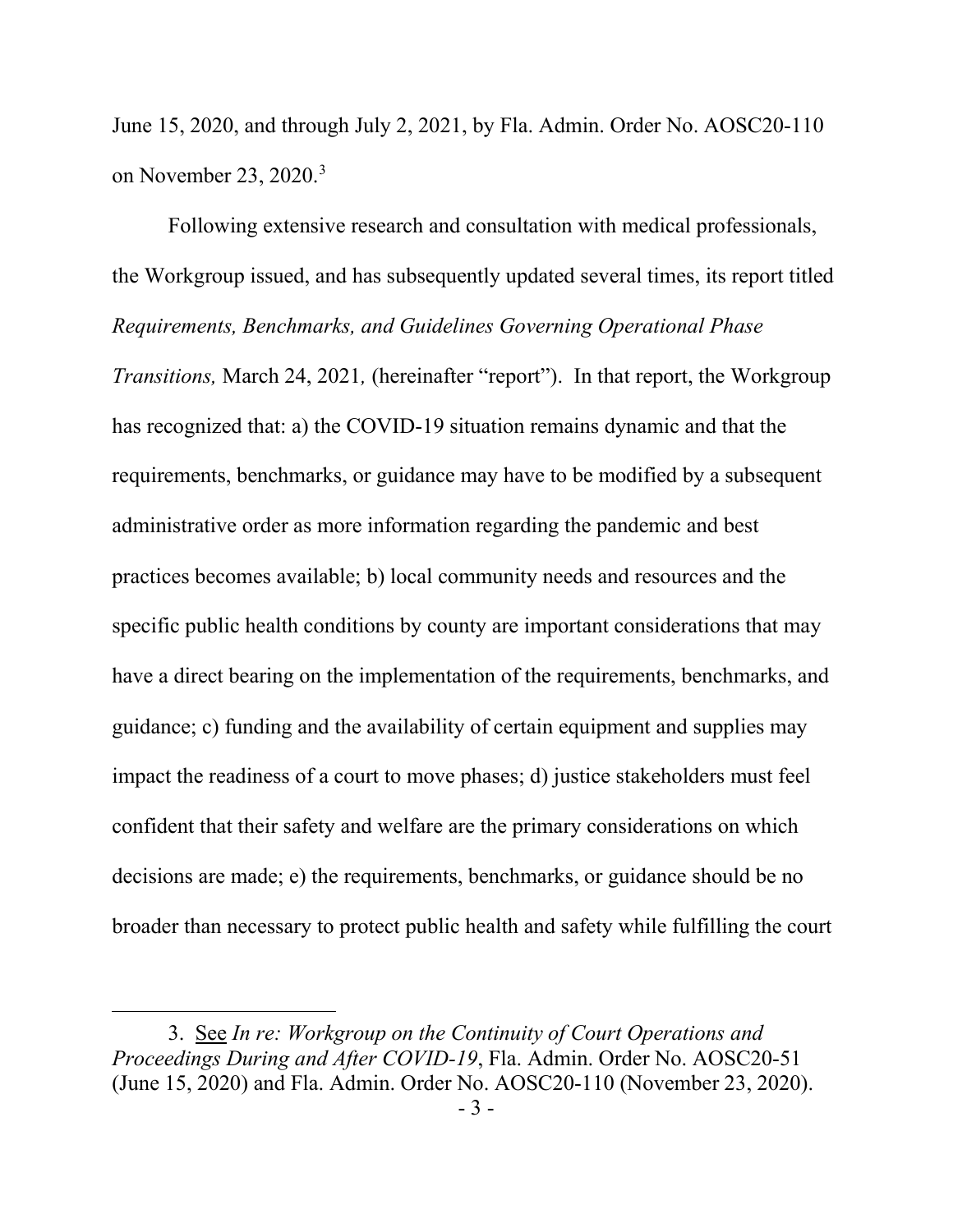system's responsibilities for the administration of justice; and f) both Phase 2 and Phase 3 involve courts managing limited resources to address needs.

The Workgroup has further noted that benchmarks for moving to Phase 3, and the requirements for operations in Phase 3, may need to be reevaluated based on the availability and efficacy of a vaccine, additional guidance and reports from health officials, and experience gained while operating in Phase 2. Additionally, the Workgroup has noted that in both Phase 2 and Phase 3 public health data and local conditions need to be monitored at least weekly.

Under the administrative authority conferred upon me by article V, section 2(b) of the Florida Constitution and by Florida Rules of General Practice and Judicial Administration  $2.205(a)(2)(B)(iv)$  and  $2.205(a)(2)(B)(v)$ , I approve and adopt the findings and recommendations of the Workgroup's report, as modified, which is attached hereto and incorporated herein by reference.

To advance the benchmarks, requirements, and guidelines set forth in the report, IT IS ORDERED that:

1. Court reopening protocols and practices shall be guided by Centers for Disease Control and Prevention recommendations and align with guidance provided by the Florida Department of Health, county health departments, and local medical professionals.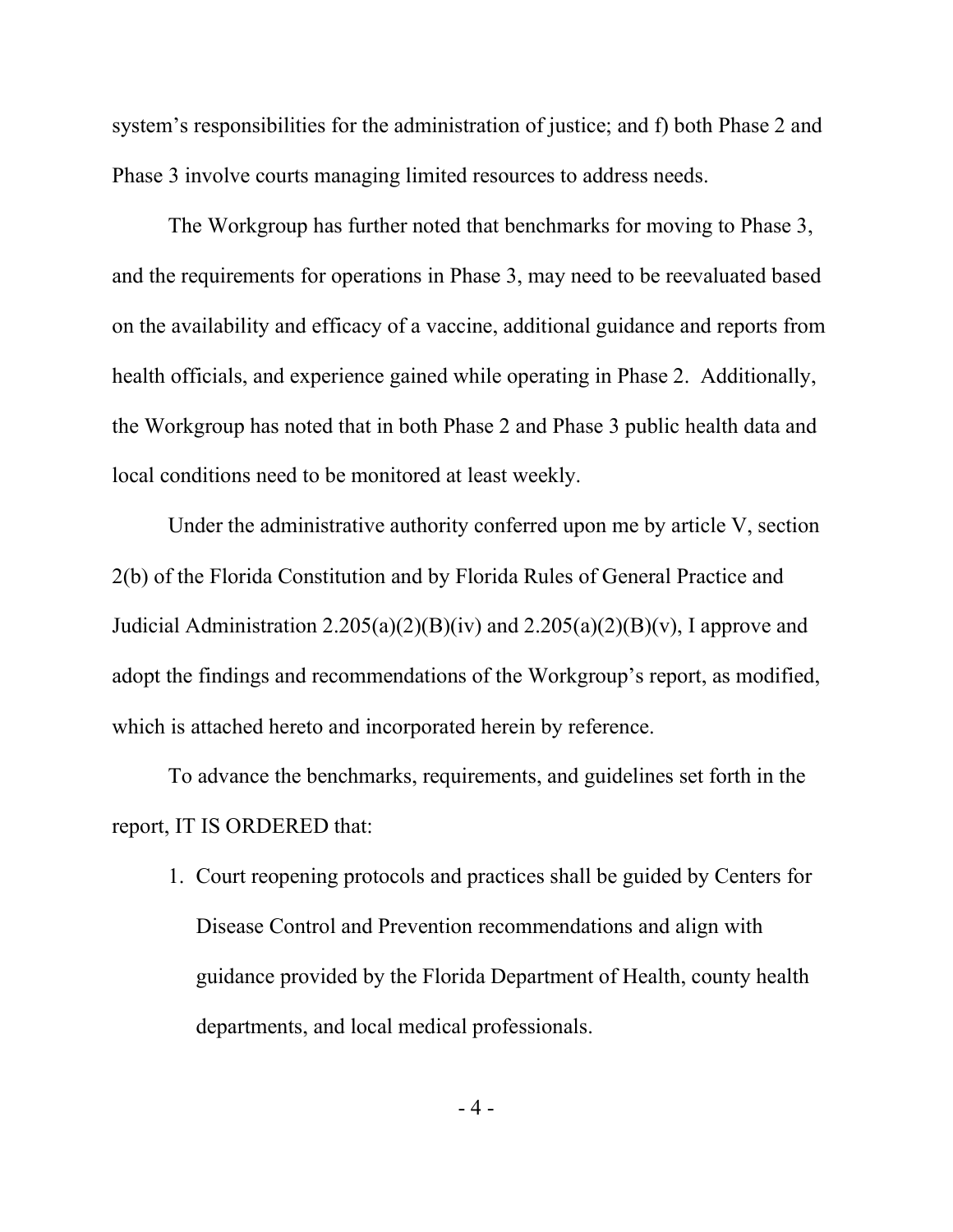2. In order to transition to Phase 2 and expand in-person activities in a manner consistent with Fla. Admin. Order No. AOSC20-109, as amended, and Fla. Admin. Order No. AOSC20-23, as amended, the supreme court, each district court of appeal, and each trial court must have met the five benchmark criteria provided in the report<sup>[4](#page-4-0)</sup> and must have developed a Phase 2 operational plan addressing, at a minimum, implementation of the requirements identified in the report. [5](#page-4-1) Requirements in the report include, but are not limited to, specific public health and safety measures such as: requiring work in the courthouse to be safely conducted consistent with the court's operational plan; developing a human resources policy to address potential COVID-19 exposure for court employees and judges; enforcing social distancing guidelines; conducting health screenings with a required temperature check; requiring the use of face masks for entry into, and throughout the public areas of, the courthouse; establishing detailed hygiene, cleaning, and disinfecting protocols; posting signage throughout the courthouse to remind individuals of hygiene, face mask, social distancing, and other requirements; and developing a policy to address individuals who refuse

<span id="page-4-1"></span>5. Id. at pp. 5-11.

<span id="page-4-0"></span><sup>4.</sup> See report at pp. 2-4.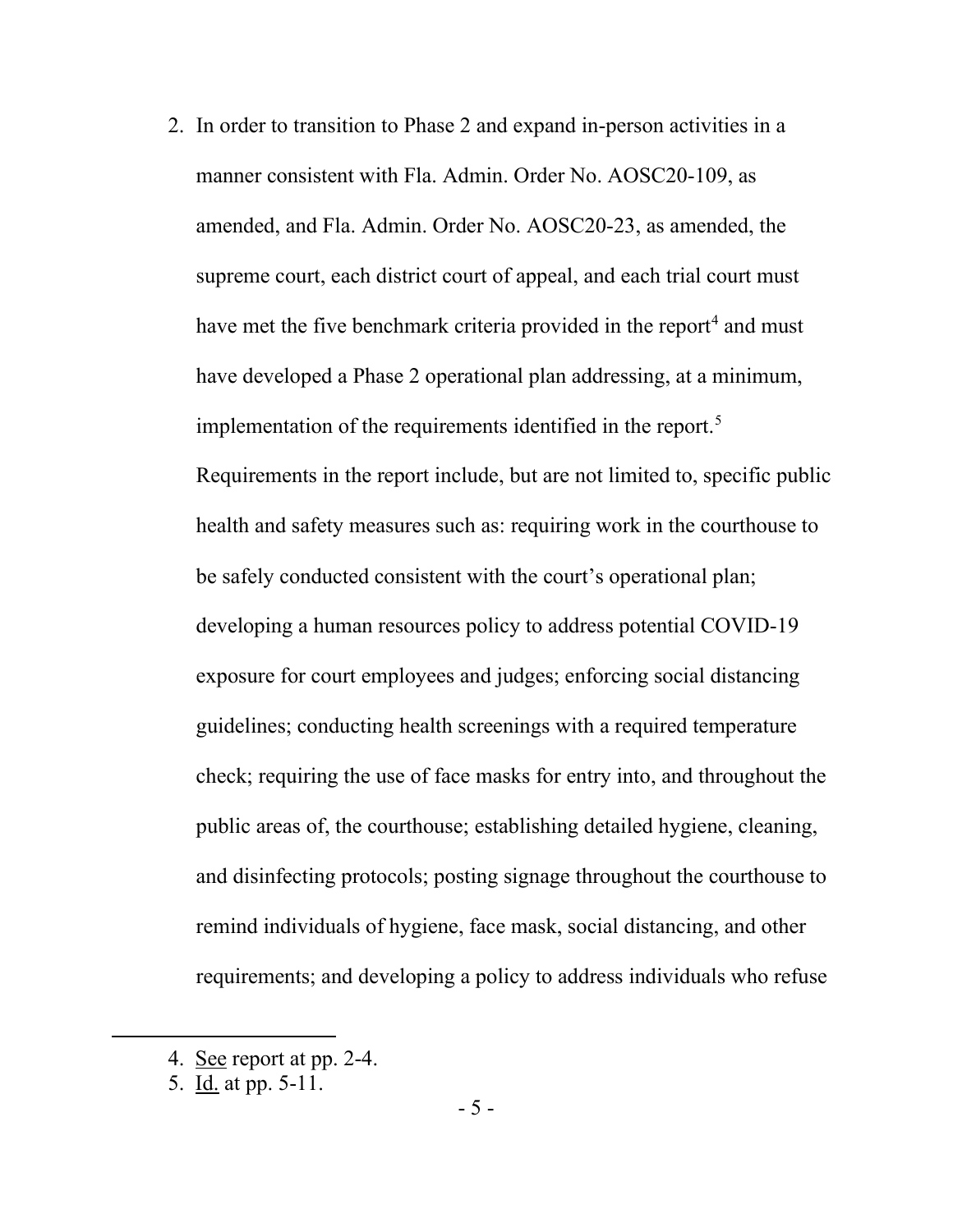to follow health and safety requirements and guidelines in the courthouse. In developing its Phase 2 operational plan, the court shall consult with judges, court administrators, law enforcement, other justice partners, county administrators, other building occupants, if any, and county health departments or local health experts. A copy of the Phase 2 operational plan, once finalized by the Chief Justice or the chief judge, as applicable, shall be filed with the Office of the State Courts Administrator.<sup>[6](#page-5-0)</sup>

3. In order to transition to Phase 3 and expand in-person activities in a manner consistent with Fla. Admin. Order No. AOSC20-109, as amended, and Fla. Admin. Order No. AOSC20-23, as amended, an effective vaccine must be adequately available and in use. The supreme court, each district court of appeal, and each trial court must have met the Phase 3 benchmark criteria provided in the report<sup>[7](#page-5-1)</sup> and must have developed a Phase 3 operational plan that addresses the satisfaction of the Phase 3 benchmark criteria and details the health and safety measures

<span id="page-5-1"></span><span id="page-5-0"></span><sup>6.</sup> If a court has transitioned to Phase 2 on or before the date of this order in compliance with the previous versions of this order, the court may remain in Phase 2, but must comply with all requirements of this order and the attached report for continuing and operating in Phase 2.

<sup>7.</sup> See report at pp. 11-12.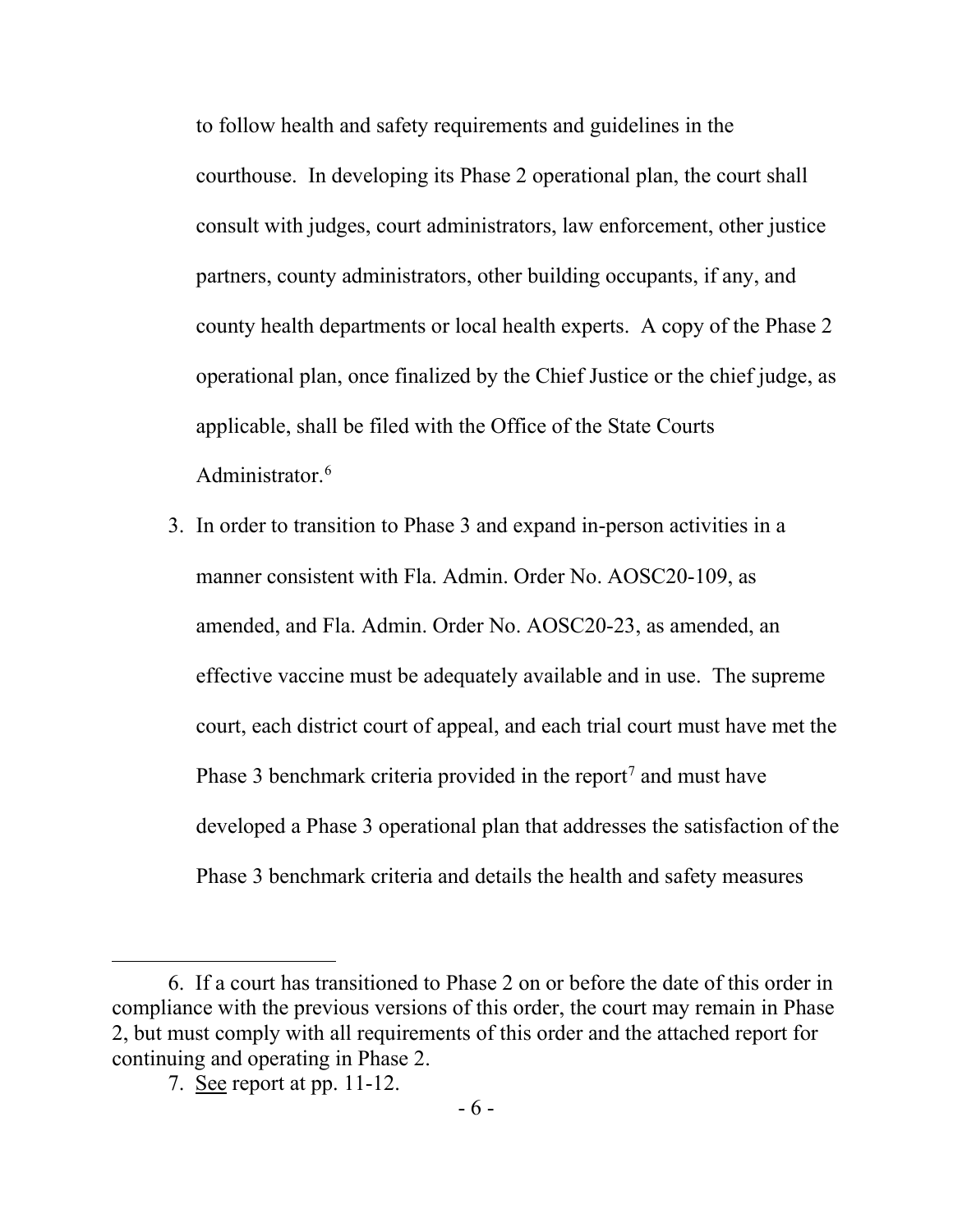being taken.<sup>[8](#page-6-0)</sup> In developing its Phase 3 operational plan, the district or trial court shall consult, as applicable, with judges, court administrators, law enforcement, other justice partners, county administrators, other building occupants, if any, and county health departments or local health experts. The plan must be reviewed by a county health department or local health expert and, once finalized by the Chief Justice or the chief judge, as applicable, shall be filed with the Office of the State Courts Administrator. Each trial court chief judge must certify that a compliant Phase 3 operational plan has been submitted and that the circuit or a county within the circuit is ready to transition on a specified future date to Phase 3. The certification must be approved by the Chief Justice prior to such transition.

4. While operating in Phase 2 or Phase 3, the Chief Justice and the chief judges shall monitor public health data and local conditions at least weekly to determine if a change in court operations, meaning a modification to operations, an amendment to the operational plan, or a reversion in phases, is necessary. The court shall determine if a change in court operations is necessary if the court no longer meets Benchmark 3

<span id="page-6-0"></span><sup>8.</sup> Id. at p. 12.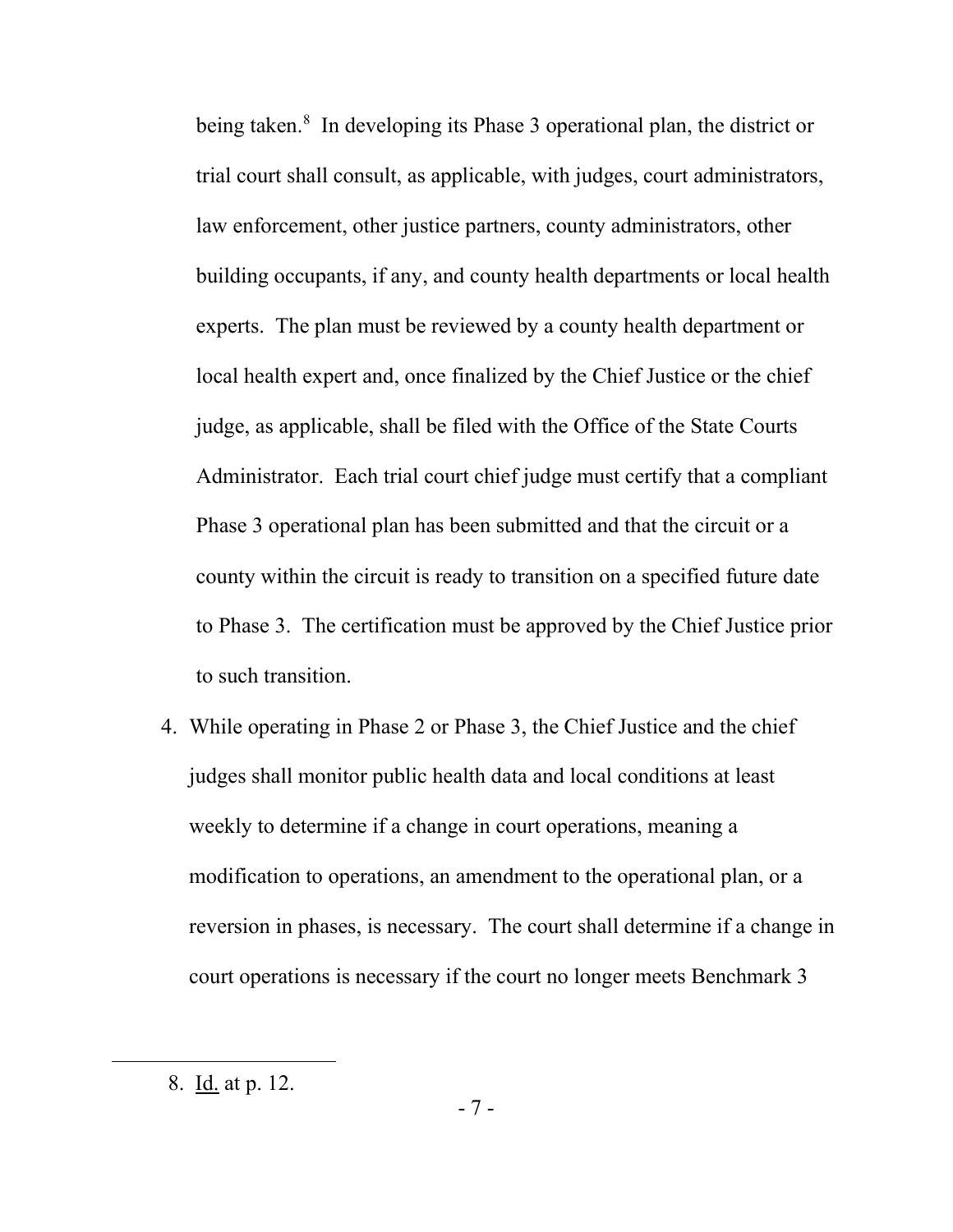pursuant to the methodology identified in the report or if the county health department or local health expert advises, or data or other information establishes, that local health or other conditions have deteriorated or changed to the point that the court no longer meets one or more of the other benchmarks required for the phase.<sup>[9](#page-7-0)</sup> When a court is required to determine if a change in court operations is necessary, the court shall:

- Document and maintain locally its reasons in writing for a determination that no change or a modification to operations is necessary; or
- Notify the Office of the State Courts Administrator of a determination to revert to a prior phase or of the changes made to its operational plan.

After a reversion, the Chief Justice and the chief judges must follow the requirements in the report to return from a prior phase.<sup>[10](#page-7-1)</sup>

5. Each court shall post the operational plan required by this order on the court's website, except for those portions of the plan that the court determines to be confidential or otherwise exempt from public access

<span id="page-7-1"></span><span id="page-7-0"></span><sup>9.</sup> Id. at pp. 13-14.

<sup>10.</sup> Id. at p. 14.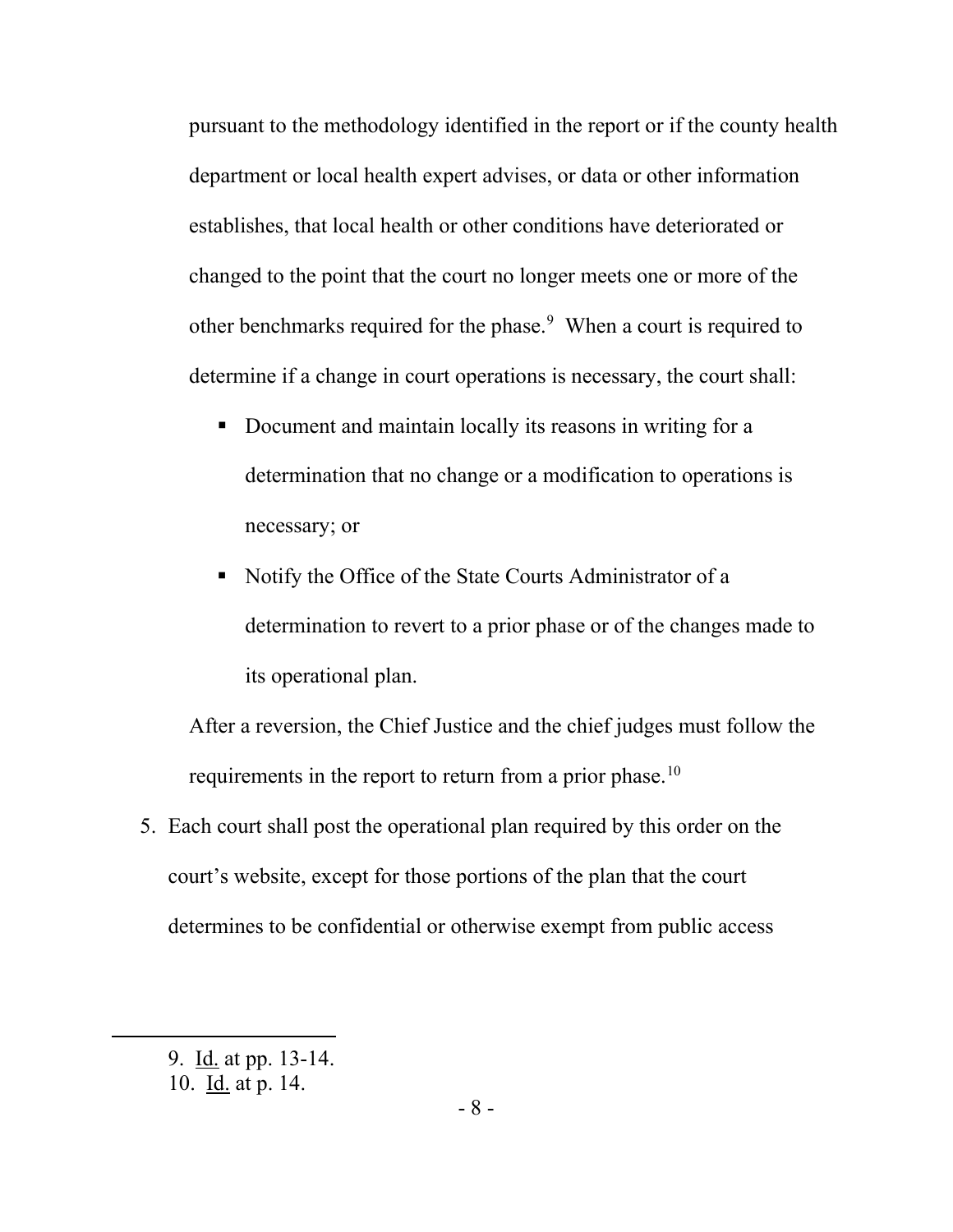pursuant to Florida Rule of General Practice and Judicial Administration 2.420.

This order shall remain in effect until amended or terminated by subsequent administrative order of the Chief Justice.

DONE AND ORDERED at Tallahassee, Florida, on March 26, 2021.

 $\sqrt{2\pi}$ **AOSC20-32 A7 Exercise** Ch

Chief Justice Charles T. Canady **AOSC20-32 A7 03/26/2021**

ATTEST:

 $\frac{\text{AUSC2U-SF A1}}{\text{A0.21}}$ omasino, Clerk of Court **AOSC20-32 A7 03/26/2021**

**AOSC20-32 A7 03/26/2021**

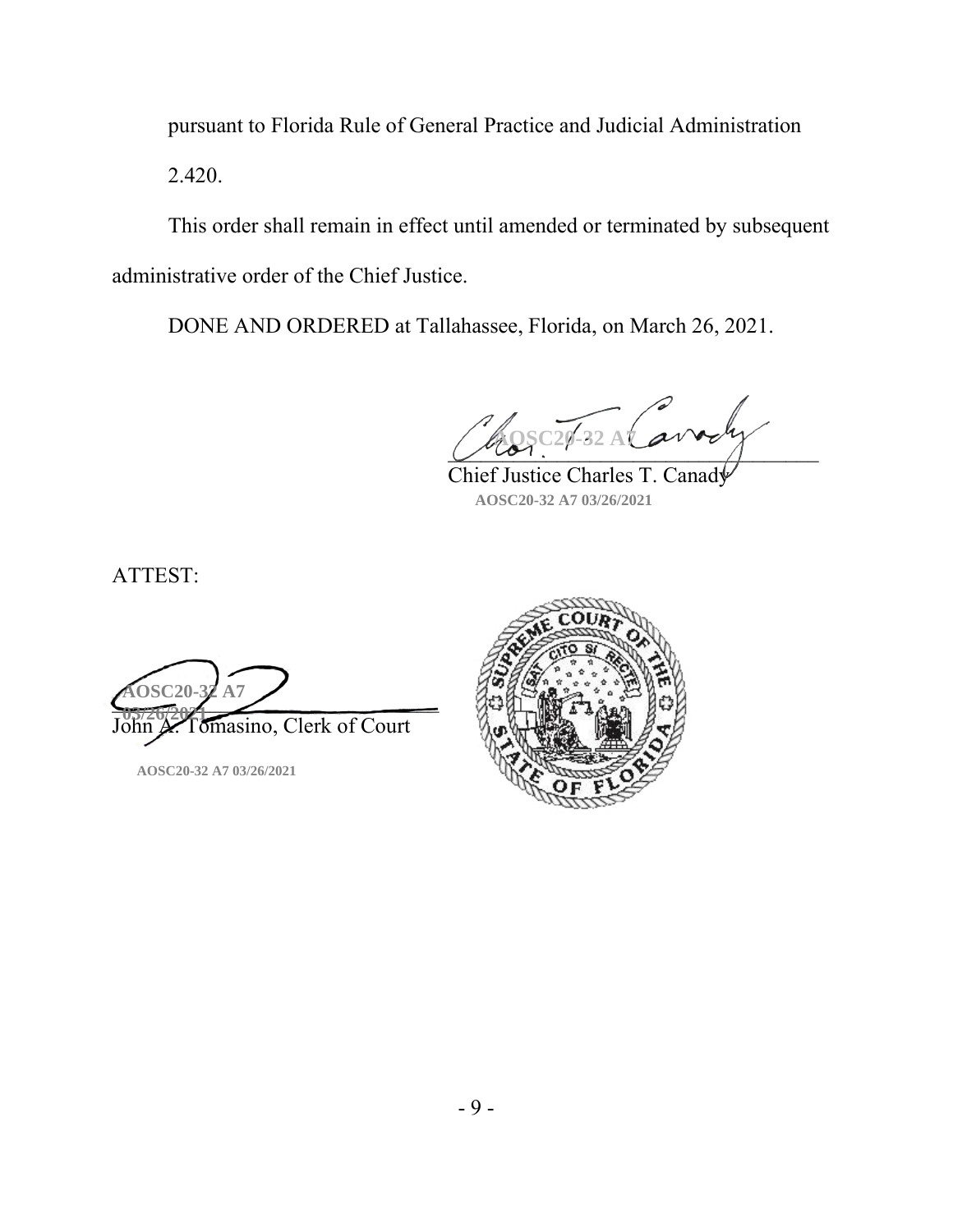

## **Court Operations Subgroup**

**Requirements, Benchmarks, and Guidelines Governing Operational Phase Transitions[i,](#page-26-0) [ii,](#page-26-1) [iii](#page-26-2), [iv,](#page-26-3) [v,](#page-26-4) [vi](#page-26-5), [vii](#page-26-6), [viii](#page-26-7), [ix,](#page-26-8) [x](#page-26-9)** *March 24, 2021*

#### **Background**

In Fla. Admin. Order No. AOSC20-28, the Court Operations Subgroup (COS) was tasked with developing findings and recommendations on the continuation of all court operations and proceedings statewide in a manner that protects health and safety and that addresses each of the following phases of the pandemic, which are currently defined as : a) in-person contact is inadvisable, court facilities are effectively closed to the public, and in-person proceedings are rare; b) in-person contact is authorized for certain purposes but requires use of protective measures; c) an effective vaccine is adequately available and in use and in-person contact is more broadly authorized; and d) COVID-19 no longer presents a significant risk to public health and safety.

The recommendations below specifically address Charge 3 articulated in Fla. Admin. Order No. AOSC20-28, to:

Propose guidance – based on the advice of public health experts, medical professionals, or others with expertise in the management of a pandemic and the latest health advisories and safety guidelines – for protective measures that will allow the progressive and safe return of judges, personnel, parties, counsel, jurors, and the public to court facilities[.]

The COS conducted an extensive literature review, discussed state and national court reopening practices and guidelines, and consulted with medical professionals.<sup>[xi](#page-26-10)</sup> The COS recognizes that the COVID-19 situation remains dynamic and that the benchmarks and guidance offered below may have to be modified as more information regarding the pandemic and best practices becomes available. Local community needs, resources, and the specific public health conditions by county are important considerations and may have a direct bearing on implementation of the benchmarks and guidance offered below. Court reopening protocols and practices shall be guided by Centers for Disease Control and Prevention (CDC) and Florida Department of Health recommendations and align with guidance provided by county health departments and local medical professionals.<sup>[xii](#page-26-11)</sup>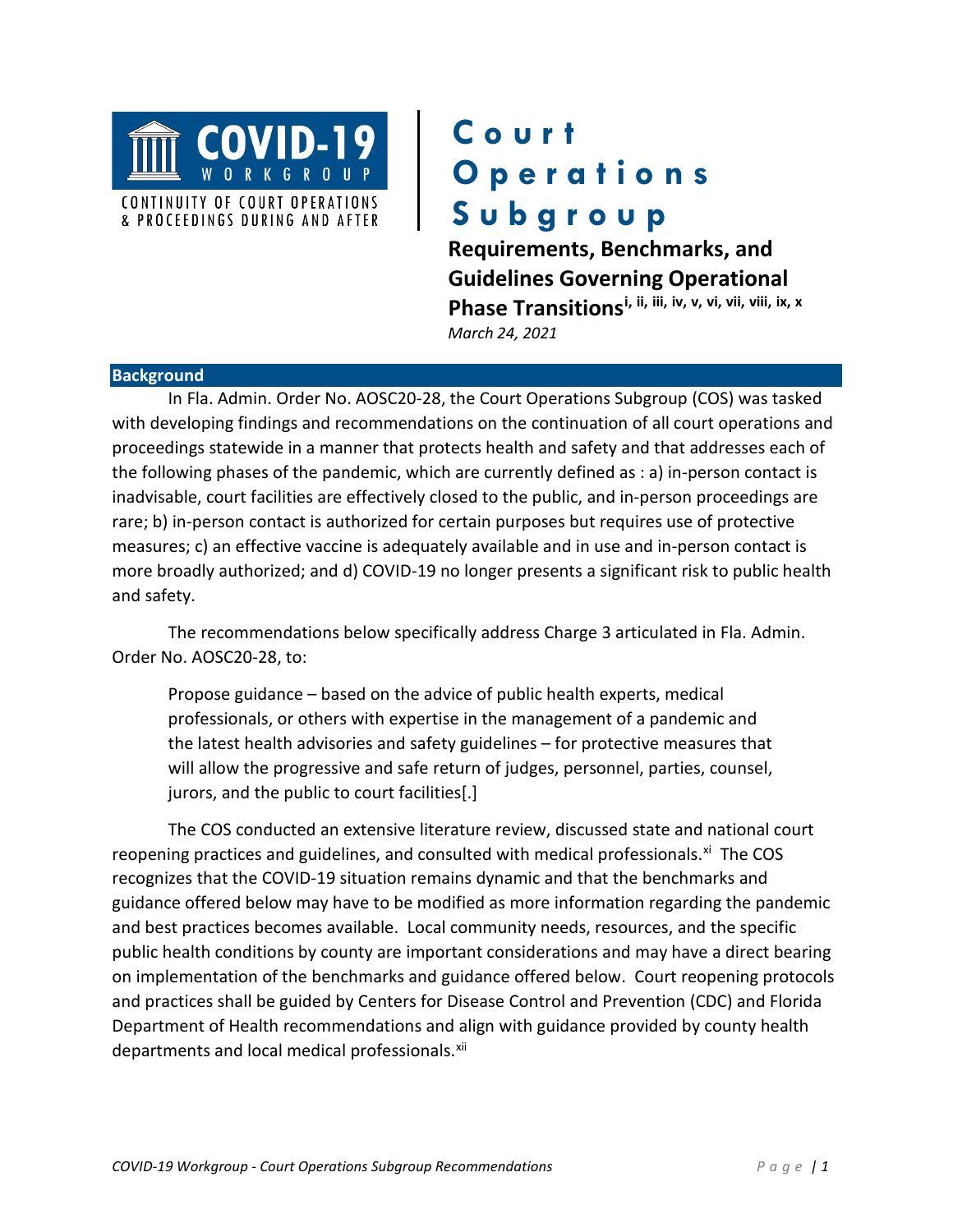The COS recognizes that funding and the availability of certain equipment and supplies may impact the readiness of a court to move to Phase 2 or Phase 3. The COS recommends exploring local, state, federal, and grant funding opportunities to ensure the necessary supplies are available to protect the health and safety of all those entering the courthouse building.

#### **Introduction**

Florida is a very diverse state, and health and operational conditions vary greatly even at the local level. Precautions and safeguards necessary in one area of the state may not be necessary, appropriate, or feasible in another. Further, variations in caseloads, dockets, facilities, resources, and available employees make it difficult to establish functional and effective statewide directives. The plans and measures for resuming in-person proceedings may vary out of necessity. However, it is important that lawyers, litigants, victims, witnesses, jurors, and the public know what to expect when they interact with the courts, regardless of where that court is located within the state.

As courts consider additional in-person proceedings and more judges and court staff return to the courthouse, [xiii](#page-26-12) it is imperative that judges, court staff, justice partners, and the public feel confident that their safety and welfare are the primary considerations on which decisions are made. The requirements and benchmarks provided will establish some uniformity in approach, while the operational guidelines provide needed flexibility for courts to adjust for local conditions.

To the extent possible, and consistent with Fla. Admin. Order No. AOSC20-109, as may be amended, and Fla. Admin. Order No. AOSC20-23, as amended, courts shall continue to use technology of all types (such as teleconferencing, videoconferencing, or other means) to facilitate the remote conduct of proceedings as an alternative to in-person proceedings. Courts should continue to innovate, increase the use of technology, and take other measures to expand remote capacity while limiting person-to-person contact when not necessary.

#### **Benchmark Criteria for Transition from Phase 1 to Phase 2**

The Supreme Court has identified four phases of the pandemic: a) in-person contact is inadvisable, court facilities are effectively closed to the public, and in-person proceedings are rare (Phase 1); b) in-person contact is authorized for certain purposes but requires use of protective measures (Phase 2); c) an effective vaccine is adequately available and in use and inperson contact is more broadly authorized (Phase 3); and d) COVID-19 no longer presents a significant risk to public health and safety (Phase 4). Using the benchmarks provided, courts may consider moving from Phase 1 to Phase 2, wholly or in-part, based on local conditions and resources. If local conditions deteriorate, or resources become strained, it may be necessary for a court to revert to Phase 1 or adjust facets of how it is operating in Phase 2 to meet the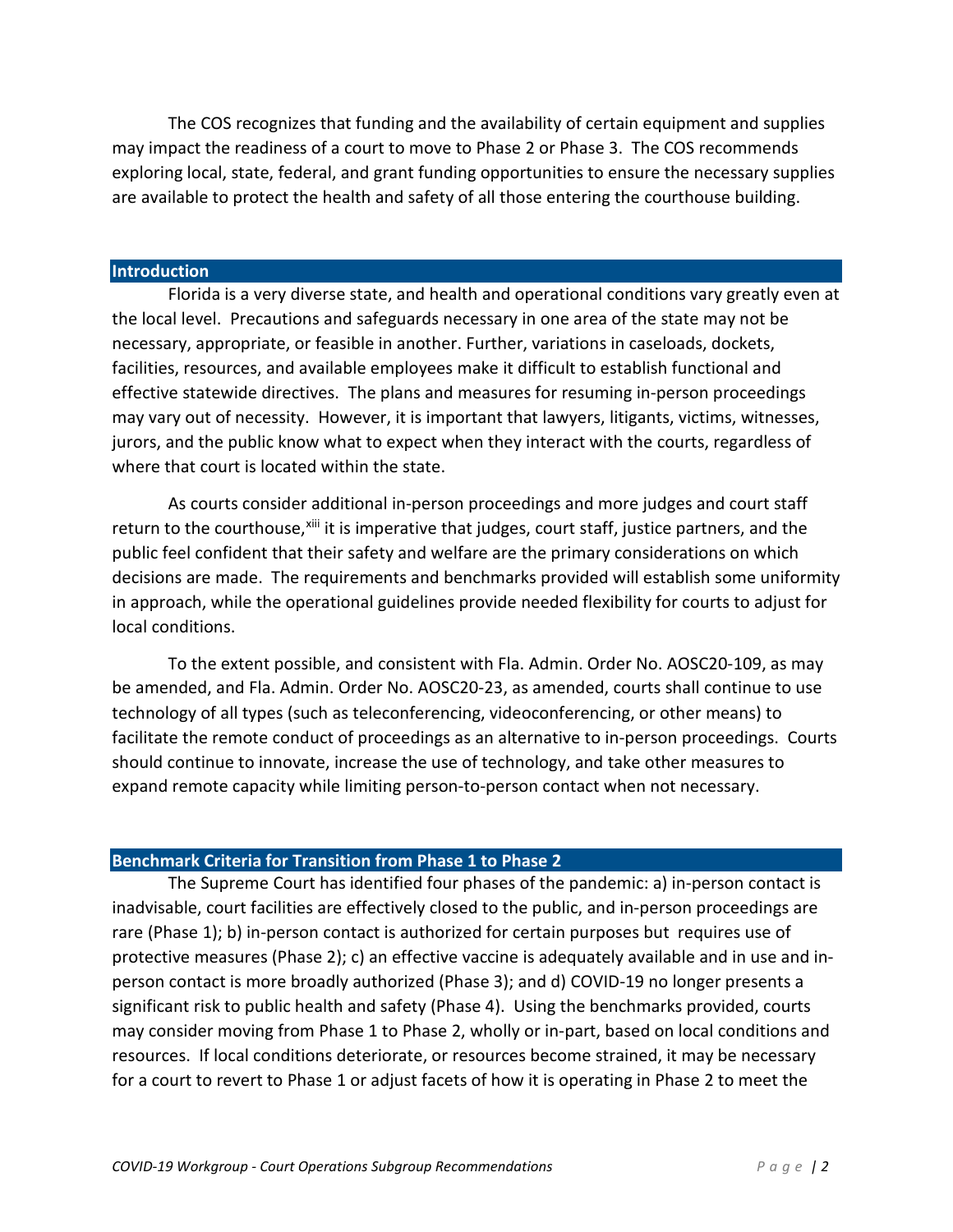current public health situation or the needs of the court. Additional information regarding reverting to and returning from a previous operational phase is found later in this document.

The following benchmark criteria must be met prior to any court transitioning from Phase 1 to Phase 2 and expanding in-person activities:

- 1. No confirmed or suspected cases of COVID-19 in the court facility within a 14-day period; or if confirmed or suspected cases have occurred in the court facility, deep cleaning and disinfecting of exposed areas have been completed and applicable employees have been directed to self-isolate or quarantine.
- 2. No local or state restrictive movement or stay-at-home orders that limit the ability of individuals to leave their homes during the daytime.
- 3. Improving COVID-19 health conditions over a 14-day period in the community. The public health data<sup>[xiv](#page-26-13)</sup> necessary to determine whether this benchmark has been met will be provided on an Intranet page maintained by OSCA that will be updated on a weekly basis. This data will provide seven-day averages at the county level for the most recent four-week period for the following four measures:
	- a) The daily number of new positive COVID-19 cases ("new cases");
	- b) The daily percentage of positive tests based on the total number of tests ("positivity rate"); [xv](#page-26-14)
	- c) The daily number of hospitalizations for COVID-19 ("hospitalizations"); and
	- d) The daily number of emergency department visits for COVID-like illness ("ED visits").

To ensure uniformity statewide, courts must use this data and the following methodology in determining whether this benchmark has been met. For purposes of the methodology, the phrase "two consecutive weeks of decline or stabilization" with respect to new cases, hospitalizations, and ED visits means that the measure's seven-day average for:

- a) The most recent week is lower than or equal to the seven-day average for the measure for the prior week; and
- b) The prior week is lower than or equal to the seven-day average for the measure for the week that is two weeks prior to the most recent week.

To meet this benchmark, condition a) or b) below must be met:

- a) Both of the seven-day averages for new cases for the most recent two-week period must be 20 or fewer<sup>[xvi](#page-27-0)</sup> and both of the following measures must demonstrate two consecutive weeks of decline or stabilization:
	- i. The seven-day averages for hospitalizations for the most recent twoweek period; and
	- ii. The seven-day averages for ED visits for the most recent two-week period.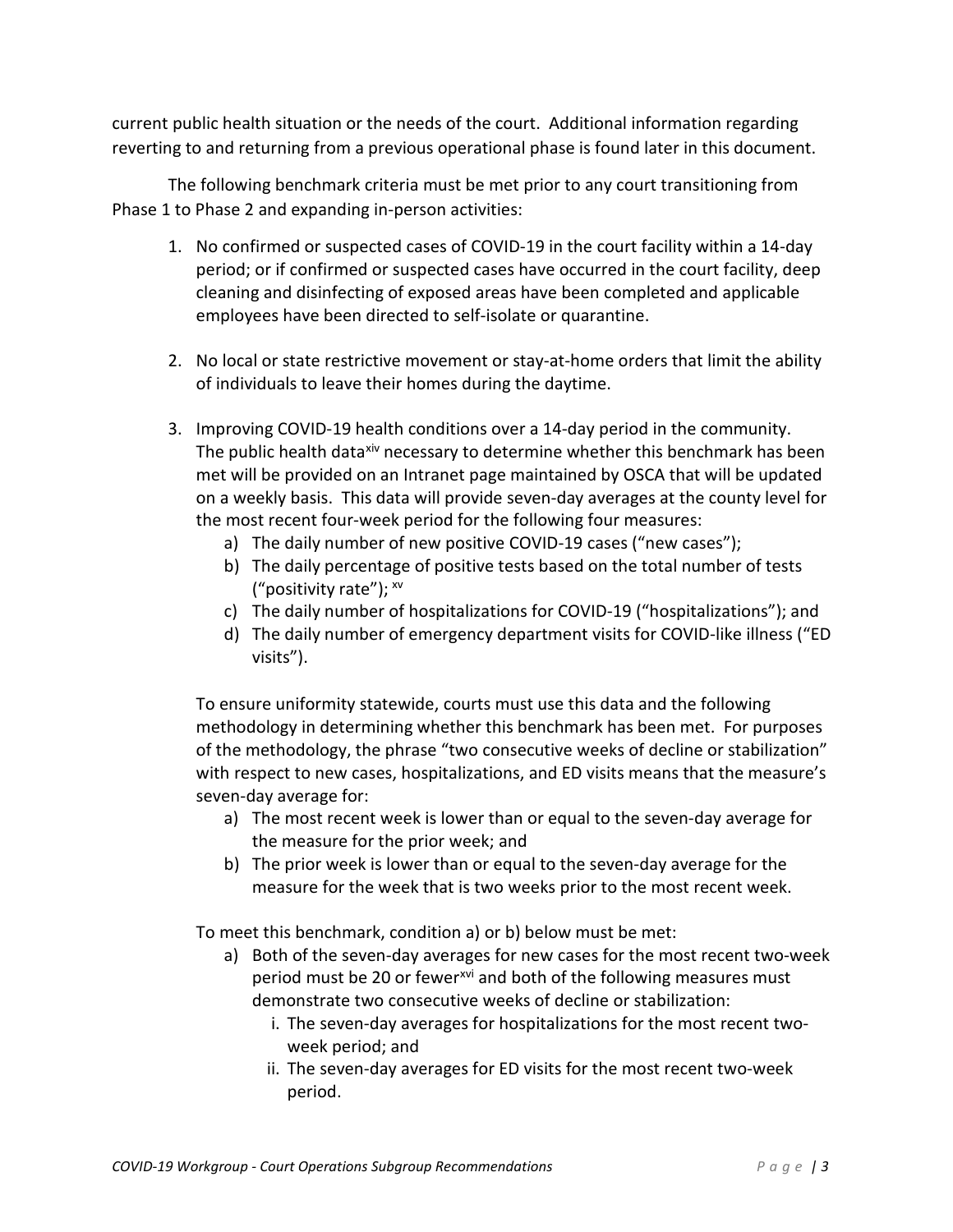- b) If either of the seven-day averages for new cases for the most recent twoweek period exceed 20, then both of the following criteria must be met:
	- i. The seven-day averages for new cases for the most recent two-week period must demonstrate two consecutive weeks of decline or stabilization; and
	- ii. Both of the seven-day averages for the positivity rate for the most recent two-week period must be less than 10 percent. If not, then both of these averages must be less than 11 percent and both of the following measures must demonstrate two consecutive weeks of decline or stabilization:
		- a. The seven-day averages for hospitalizations for the most recent two-week period; and
		- b. The seven-day averages for ED visits for the most recent twoweek period.

A decision matrix illustrating the methodology above is attached as Appendix A.

Courts that meet the criteria for this benchmark based on declining or stabilizing new cases and positivity rates less than 10 percent may also wish to consider the data for hospitalizations and ED visits as well as other public health data that may be available before determining whether to transition to the next phase. Given the evolving science and dynamic nature of the pandemic, other factors may weigh against transitioning even when this benchmark is met based on the referenced measures. For example, hospitalizations or ED visits may be increasing or hospital bed or intensive care unit capacity may be decreasing although the numbers of new cases and positivity rates have declined. Moreover, resource constraints, such as insufficient personal protective equipment (PPE) or a shortage in staffing, or other operational issues may exist. In any of these instances, the Chief Justice or chief judge should consider delaying a transition until health conditions improve or operational or other issues are resolved.

- 4. Sufficient availability of COVID-19 tests to meet community needs.
- 5. Consultation with other building occupants (for multi-tenant courthouses or buildings) and with justice system partners (including, but not limited to clerk of court, state attorney, public defender, law enforcement, local bar, and others necessary to resume certain case types, such as the Department of Children and Families).

It is important to ensure capacity exists for increasing or modifying operations and that all health and safety concerns are met.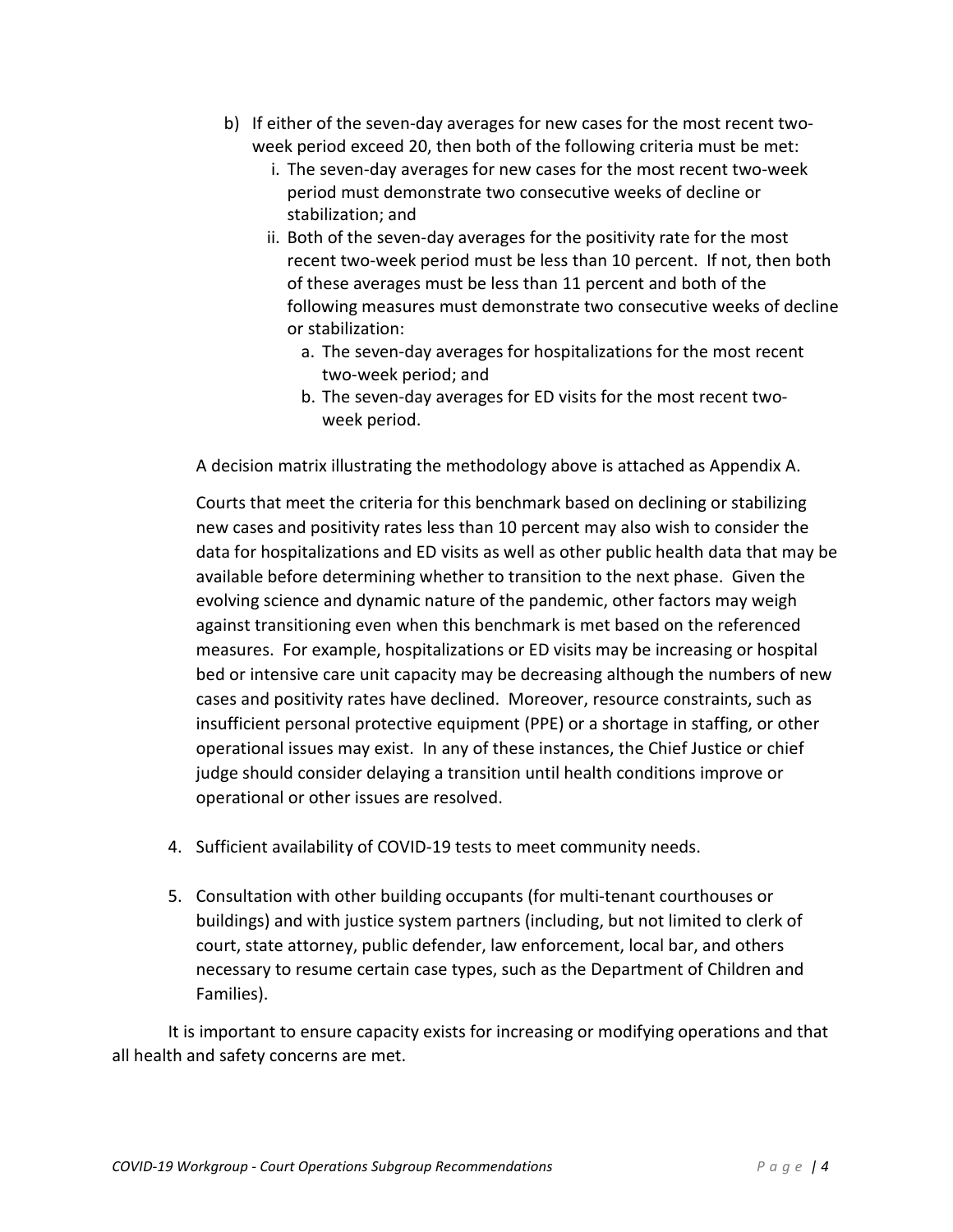#### **Operational Plan for Transition from Phase 1 to Phase 2**

Prior to expanding operations beyond Phase 1 as outlined in Fla. Admin. Order No. AOSC20-109, as may be amended, and Fla. Admin. Order No. AOSC20-23, as amended, each court shall develop an operational plan. Broadly, the plan should describe the court's planning process and use of the benchmark criteria, detail those involved in the planning, and identify the steps to be taken in order to increase operations. Further, the court must ensure that its plan addresses all requirements discussed below and may wish to also address the guidelines specified below in that plan.

Once the plan has been finalized and approved by the Chief Justice or chief judge, as applicable, a copy shall be provided to OSCA for informational purposes.<sup>[xvii](#page-27-1)</sup> As the plan is updated, revised copies shall be submitted.

While operating in Phase 2, public health data and local conditions shall be monitored at least weekly to determine if a change in court operations, meaning a modification to operations, an amendment to the operational plan, or a reversion in phases, is necessary.

#### **Requ[i](#page-27-2)rements and Guidelines for Transition from Phase 1 to Phase 2<sup>xviii</sup>**

The following requirements provide the key elements that must be included in each court's Phase 2 operational plan. Guidelines are also provided for each court's consideration. Each court may develop a single plan that encompasses all facilities and operations or may develop a separate plan for each facility or operational or functional area. Many of these requirements and guidelines may still apply when transitioning from Phase 2 to Phase 3.

In developing the operational plan, courts shall engage and consult with judges, court administrators, law enforcement, other justice partners, county administrators, other building occupants, if any, and county health departments or local health experts. The plan will need to be updated on a regular basis to keep pace with advancements in best practices and to adjust for lessons learned. Courts are encouraged to establish an ongoing relationship and communication with county health departments or local health experts. Those relationships will help inform recommendations regarding the local court's readiness to authorize in-person contact for certain purposes and institute any appropriate measures to further safeguard public health and safety.

#### **Remote Hearings and Remote Work**

To the extent possible, consistent with Supreme Court administrative orders or similar guidance, the Chief Justice and the chief judges shall take all necessary steps to support the conduct of proceedings with the use of technology (such as by teleconferencing, videoconferencing, or other means). Courts may need to conduct hybrid hearings (concurrently in-person and remotely) in certain instances. Further, all employees may be allowed to work remotely if their work can be effectively done remotely. Particular effort should be made to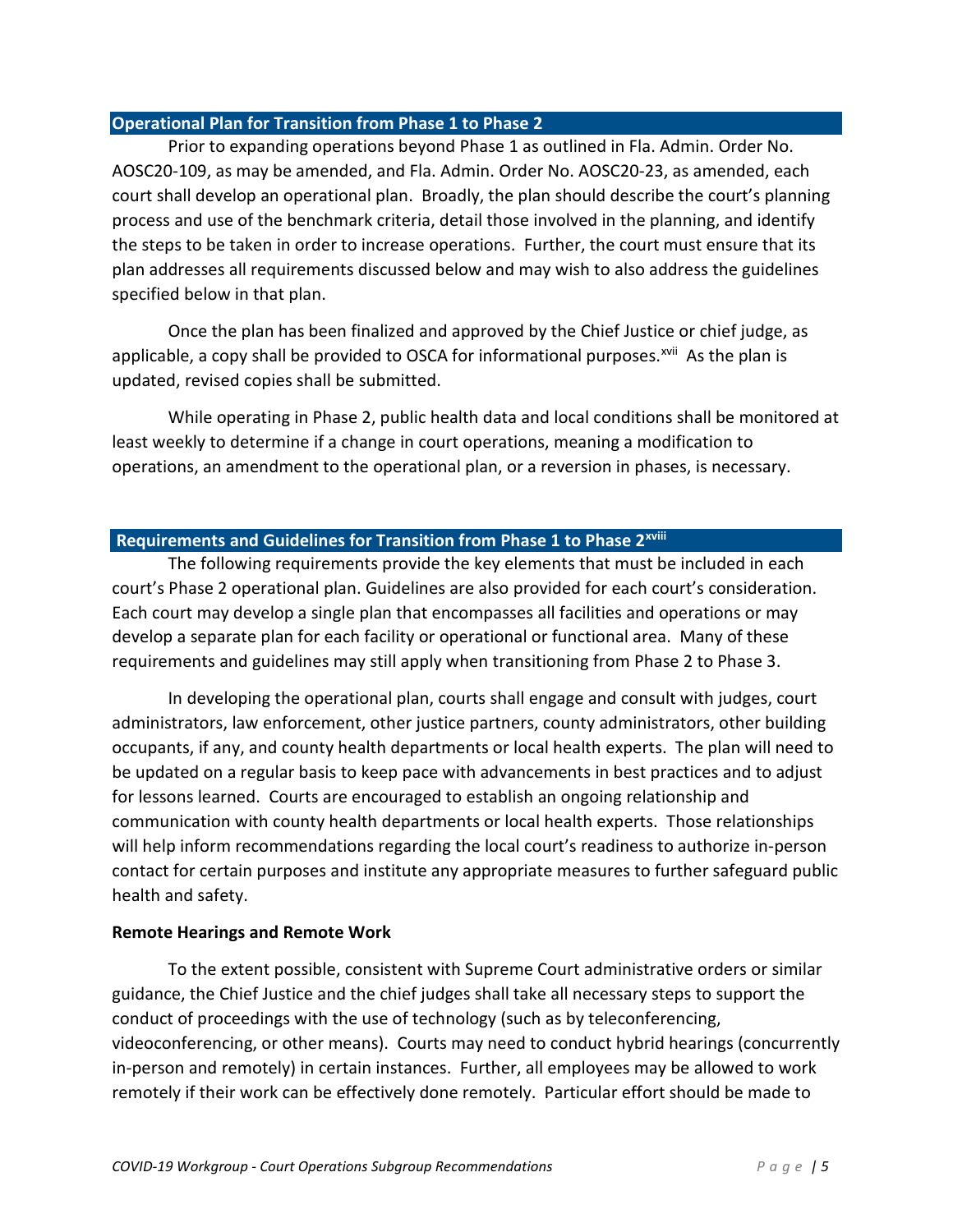ensure that employees who are vulnerable to severe illness or who are caregivers for someone who is vulnerable are able to work remotely until at least Phase 4. Employees who work in the courthouse shall do so in a manner that is consistent with court's operational plan.

#### **Human Resources Policy**

A human resources policy shall be developed that addresses potential COVID-19 exposure in the workplace, which shall apply to court employees, including judicial assistants, judges, and justices who enter a court facility to perform all or part of their work. The policy must address requirements for judicial officers and court employees to provide notice if they have tested positive for or have been diagnosed with COVID-19; are experiencing symptoms consistent with having COVID-19; or have been in close contact with an individual who has tested positive for COVID-19 or who is exhibiting symptoms. The policy must also define the court's responsibilities for contact tracing and for notifying persons who may have been exposed.

#### **Health and Safety Screening**

General Considerations

- o Take precautions to ensure no one enters the courthouse when there is a likelihood that they may have COVID-19. $x$ ix,  $xx$
- o Direct justices, judges, and employees, at a minimum, to self-check for symptoms. If they present symptoms, they must remain home and should consult their doctor or other medical professional. Law enforcement personnel, working within the courthouse or acting in their official capacity visiting the courthouse, whose agency has a policy that requires self-checking for symptoms and remaining home if they present symptoms are not subject to the health screening described below.<sup>[xxi](#page-27-5)</sup> Other employees working within a courthouse, who are authorized to enter the courthouse with a security badge or other means that allows entry without the security screening applicable to the general public, are not subject to the health screening described below if the employee's employing agency has a policy that requires self-checking for symptoms and remaining home if they present symptoms.
- $\circ$  Require all others entering the courthouse to undergo health screening with a required temperature check.<sup>[xxii](#page-27-6)</sup> A person who refuses the health screening, who has a fever of 100.4 degrees or greater, who answers affirmatively to any of the symptoms in Question 1, or who answers affirmatively to Question 2, 3, or 4 shall not be allowed to enter the facility. Alternative arrangements should be made for this person, such as handling their business over the phone, rescheduling a hearing, or other means as appropriate. The screening shall include the following questions:
	- Question 1: Do you have any of the following symptoms (excluding those due to a known medical reason other than COVID-19):
		- a) Cough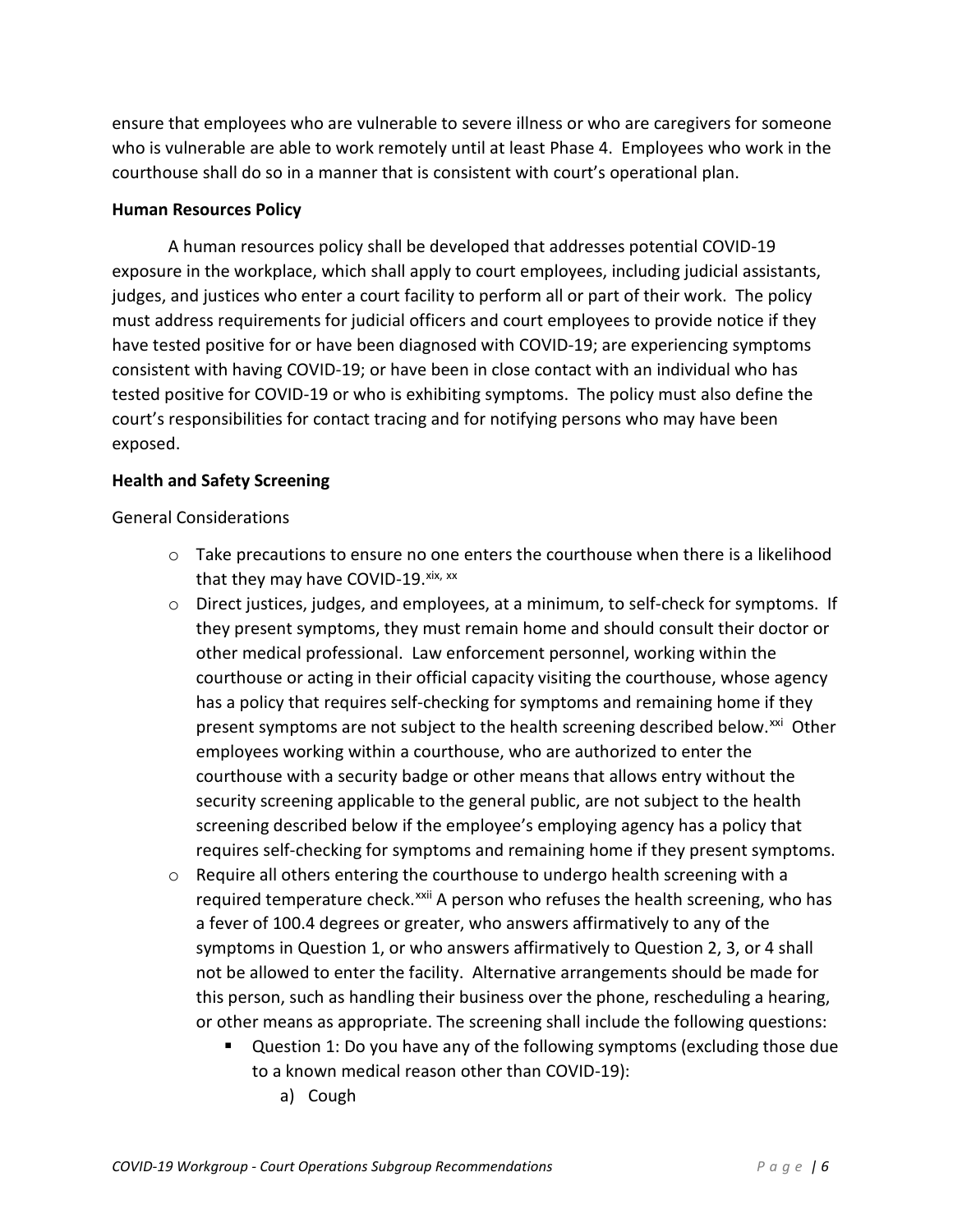- b) Shortness of breath or difficulty breathing
- c) Fever or chills
- d) Fatigue
- e) Muscle or body aches
- f) Headache
- g) Sore throat
- h) New loss of taste or smell
- i) Congestion or runny nose
- j) Nausea or vomiting
- k) D[i](#page-27-7)arrhea<sup>xxiii</sup>
- Question 2: Are you currently awaiting the results of a test to determine if you have COVID-19 based on symptoms or suspected exposure?
- Question 3: Are you under instructions to self-isolate or quarantine due to COVID-19?
- Question 4: Within the past 14 days, have you had close contact with someone with a COVID-19 diagnosis or who is awaiting test results for COVID-19 based on symptoms or suspected exposure?<sup>[xxiv](#page-27-8)</sup>
- o Establish a process to safeguard against release of sensitive health information in communicating to the court that a person was not allowed to enter the facility (e.g., a checkbox form solely indicating non-admittance based on refusal to comply with the guidelines or based on the screening/temperature check).
- o Consider whether special attention needs to be given to how inmates or detainees from jail and juvenile facilities who may be transported to a courtroom will be screened, including consideration of a lower threshold temperature as an indicator of symptoms. At a minimum, if inmates and detainees do not undergo a health screening and temperature check prior to being transported to the courthouse, they are subject to the health screening and temperature check requirements that are applicable to members of the public for entry into the courthouse.

#### **Social Distancing**

Social distancing guidelines shall be established and strictly enforced during Phases 1 and 2. This includes all areas of the courthouse, including areas of private circulation. Current CDC social distancing guidance recommends staying at least six feet from other people.

- o Ensure social distancing in public common areas, galleries and wells of the courtroom, hallways, elevators, restrooms, or other locations where the public might gather.
	- Some areas may need to be reconfigured or have chairs, benches or other furniture removed to ensure social distancing.
	- Special attention should be given to scheduling hearings on a staggered schedule as common areas such as hallways, restrooms, and elevators may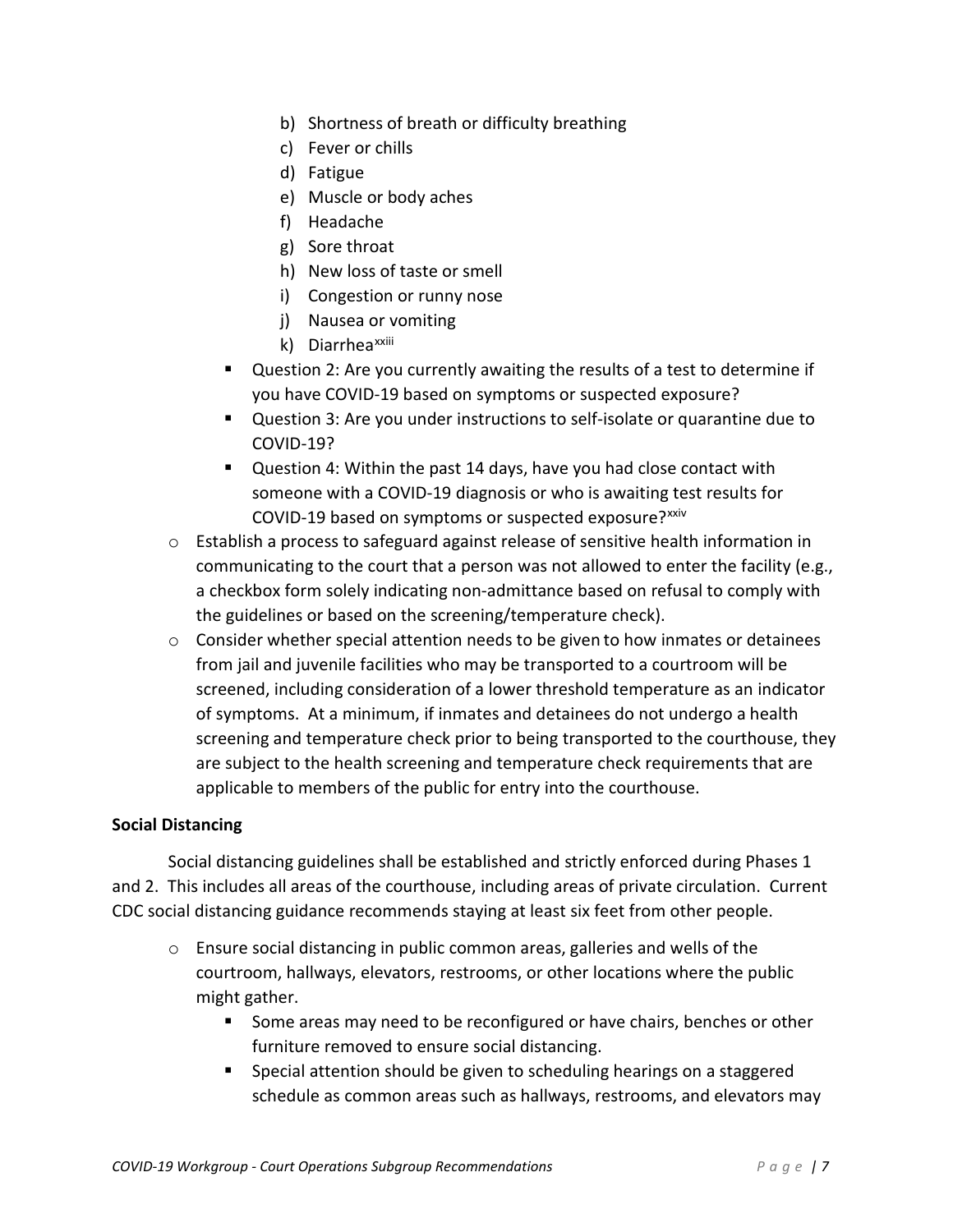become crowded in such a way that it is impossible to maintain appropriate social distancing.

#### **Hygiene Protocols and Personal Protective Equipment (PPE)**

- o Establish hygiene protocols, such as hand washing and covering coughs and sneezes.
- $\circ$  Post readily visible signage<sup>[xxv](#page-27-9)</sup> throughout the courthouse reminding individuals of hygiene protocols, including hand washing, as well as social distancing, directional guidance and any changes to processes due to the pandemic.
- o Establish guidelines for the purchase and use of hand sanitizer and PPE.
	- Hand sanitizer should be widely available throughout the courthouse, including inside courtrooms.
	- Face masks<sup> $xxvi$ </sup> covering the nose and mouth are required for everyone entering the courthouse building, with no exceptions. Face masks shall be worn at all times throughout the public areas of the courthouse building, including inside the courtroom if two or more individuals are in the courtroom. If visitors do not have a face mask, one should be provided to them at no cost.
		- a) The only exception authorized for the requirement to wear a face mask in a courthouse building is that justices, judges, and court staff do not have to wear a mask in their private chambers or office as long as social distancing is possible. If they do not have a private office, and ample social distancing is not observed, a face mask should be worn while at their desk.
		- b) The Chief Justice or a chief judge may adopt a policy authorizing the use of clear face masks or cloth face masks that have clear plastic panels if such use is consistent with the guidance for the wearing of face masks from the CDC, the Florida Department of Health, and the county health department.<sup>xxvii</sup> Like opaque face masks, clear face masks or cloth face masks that have clear plastic panels must completely cover the nose and mouth and fit snugly around the nose, chin, and sides of the face. If such a policy is adopted, it shall apply consistently across all court proceedings in the same courthouse building.
		- c) A face sh[i](#page-27-12)eld<sup>xxviii</sup> or other face covering protocol may be used in addition to a face mask but may not be used as an alternative to a face mask. [xxix](#page-27-13)
	- Consider other PPE, such as gloves and face shields, for use as appropriate and in addition to a face mask. Health experts have noted that proper hand hygiene is generally preferable to gloves. An example where multiple types of PPE (face mask, gloves, face shield or goggles, and apron or other covering) may be required is during the fingerprinting process.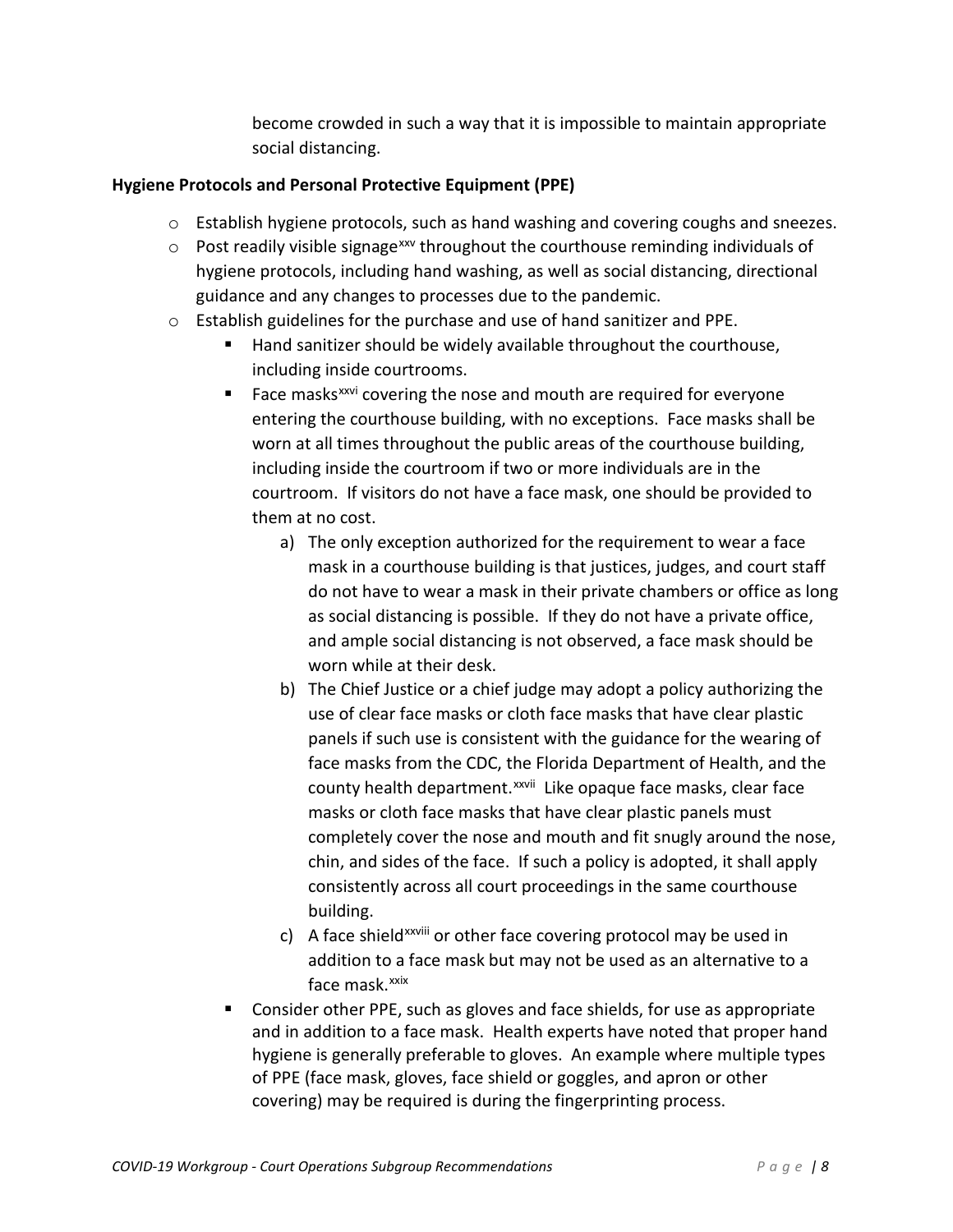#### **Judge and Court Staff Training**

 $\circ$  Provide training or other technical assistance to justices, judges, and court staff, if necessary, on changes required by the operational plan.

#### **Other Building Occupants**

 $\circ$  Collaborate with other building occupants and law enforcement to ensure agreement on health, safety, cleaning and disinfecting, [xxx](#page-27-14) and related issues to avoid contamination by other occupants in a multi-tenant courthouse.

#### **Vulnerable Populations[xxxi](#page-27-15)**

o Provide accommodations to reduce the need for vulnerable individuals to appear inperson at the courthouse, when feasible.

#### **Courthouse Facility and Security**

#### Exterior

- $\circ$  Consider ingress and egress as well as queuing areas and the need to temporarily close some entry points or designate for entry or exit only.
- $\circ$  Use tape, paint, or other means to demark the floor and/or walls, to the extent possible, at six-foot intervals as a social distancing aid.
- o Provide directional signage, if necessary.

#### Interior

- o Reconfigure queueing areas, if needed.
- o Determine if any occupancy limits or constraints are necessary to allow for maximum social distancing within the building. Some courts may consider only admitting persons with scheduled proceedings or appointments with a person or office in the courthouse, even for non-court matters. If a person does not have an appointment, provide information on how to set one. Also, limit their entry to, for example, 10 minutes prior to the scheduled appointment or proceeding time.
- o Use tape, paint, or other means to demark the floor and/or walls, to the extent possible, at six-foot intervals as a social distancing aide.
- $\circ$  Review all space within the courthouse to determine any mitigation measures that can be taken and reconfiguration that may be necessary to allow for proper social distancing. Open office areas, in particular, may require reconfiguration or movement of employees to other areas.
- $\circ$  Close or reconfigure areas such as break rooms, waiting areas, cafeterias, and other spaces where people tend to congregate, as needed.
- o Consider installing physical barriers, such as sneeze guards and partitions, in spaces where an employee might come into close contact with large numbers of people,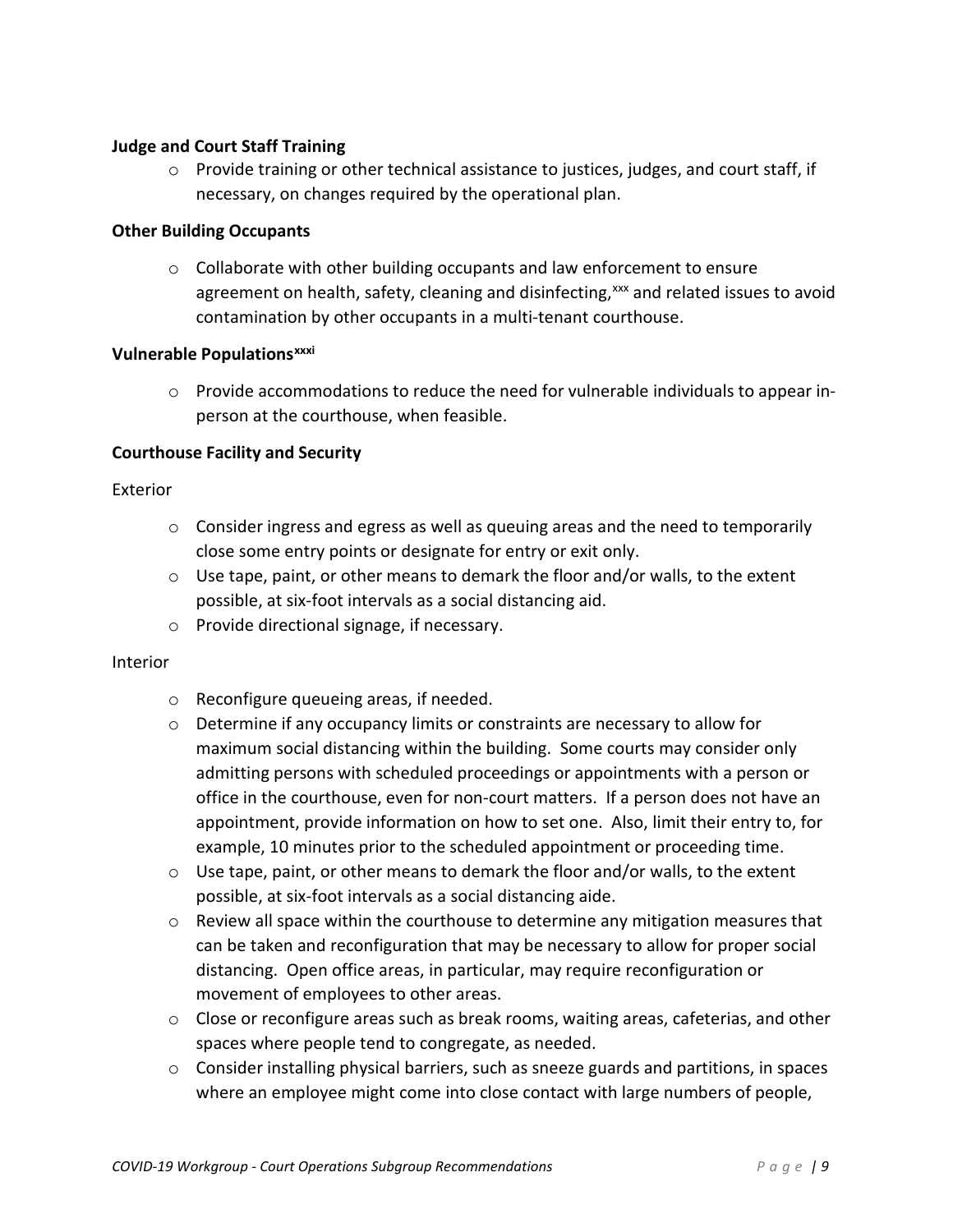such as an information desk. While such a barrier may protect from droplets caused by a sneeze, it is not a replacement for wearing a face mask.

o Limit the number of persons allowed in a shared restroom.

#### Security

- o Determine what security practices or policies may require modification.
- o Reconfigure the security screening station, if needed.
- o Develop policies, training, and/or other technical assistance for security personnel if they are charged with health screening visitors.
- $\circ$  Establish a policy regarding persons who refuse to follow health and safety requ[i](#page-27-16)rements and guidelines, such as not wearing a face mask. xxxii

#### **Cleaning and Disinfecting**

- o Establish and enforce detailed cleaning and disinfecting protocols for all areas.
- o Make adequate supplies of cleaning and disinfecting products available throughout the facility.
- o Clean and disinfect high traffic areas and frequently touched surfaces multiple times per day.
- o Perform enhanced nightly cleaning and disinfecting of all areas.
- $\circ$  Make hand sanitizer and sanitizing or disinfecting wipes readily available throughout the facility for use by employees and visitors.
- o Clean or disinfect shared equipment, such as copiers, before every use.

#### **Courtroom/Hearing Room**

- o Establish a courtroom maximum occupancy based on the size and configuration of the room and social distancing protocols.
- $\circ$  Consider a courtroom admittance policy to limit persons from entering with family members or friends that are not essential to the proceeding. Limit those physically permitted in the courtroom to the parties, attorneys, victims, witnesses, court reporter, court interpreter and other persons whose presence is essential.
- $\circ$  Determine potential waiting area(s) to ensure social distancing while parties wait for their proceeding.
- o Follow and enforce strict social distancing protocols.
- o Make hand sanitizer and sanitizing or disinfecting wipes available for use.
- $\circ$  Clean or disinfect shared surfaces, such as counsel tables and podiums, after every proceeding or similar court event at which they are used.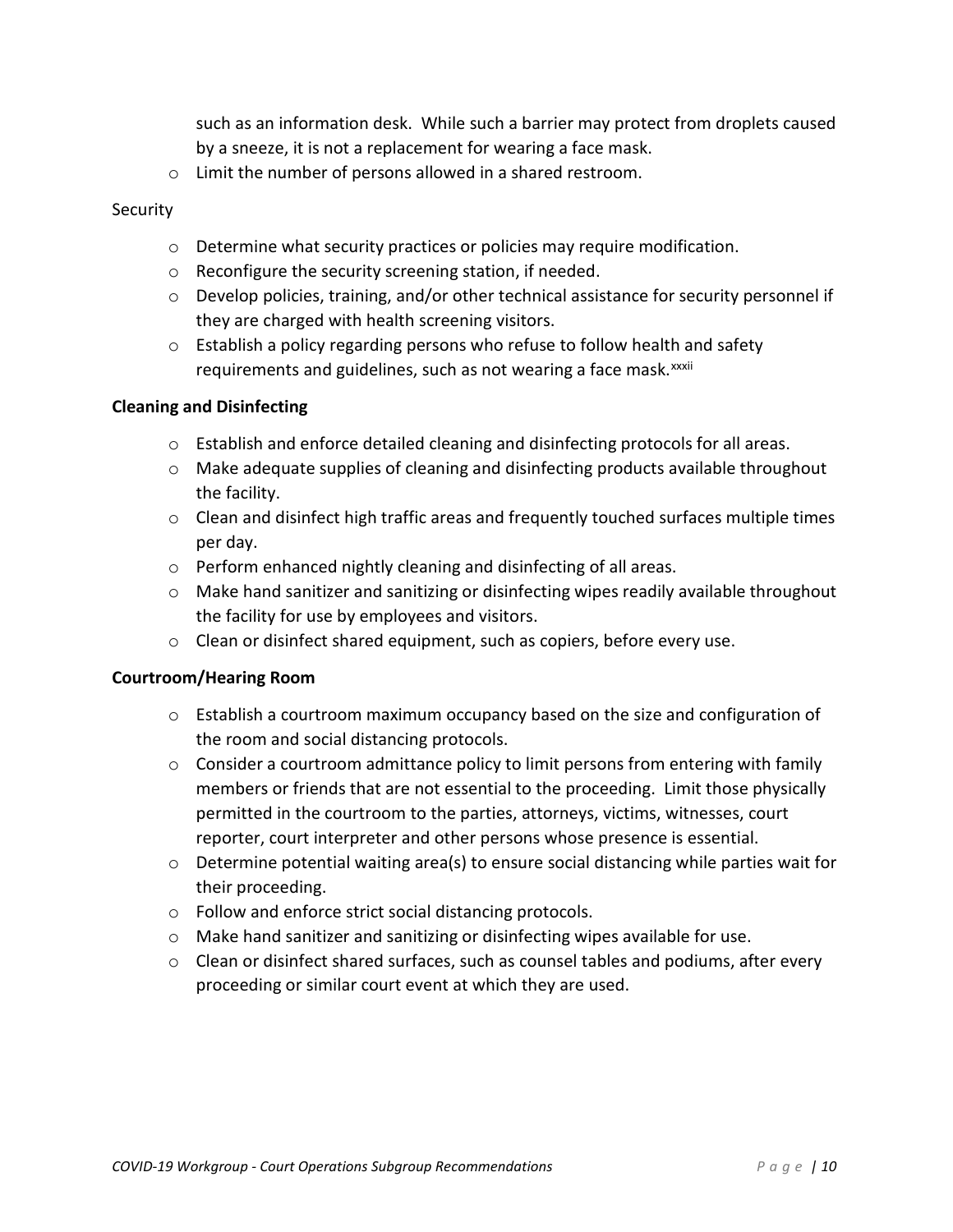#### **Other Business Process Considerations**

- $\circ$  Consider a staggered schedule for court appearances and employee schedules to minimize the number of people in the building at any time and prevent crowding.
- o Prioritize certain proceedings or events, if needed.
- $\circ$  Consider dividing employees into shifts so that there is no overlap in scheduling. If a member from one shift tests positive for COVID-19, it will be easier to identify potentially exposed colleagues.
- $\circ$  Take adequate steps to ensure the public is provided a reasonable means of access to the proceeding, for those proceedings in which the public's right to in-person access is appropriate.
- $\circ$  Live-stream or record the proceeding, if practicable, and make the recording available as soon as possible following the conclusion of the proceeding.
- $\circ$  Develop a process or protocol for handling paper, both from the public and from employees. Use of a drop box may be prudent for some public submissions. Creation and use of electronic documents is a preferable practice. When paper has been submitted, scanning of all paper and transmitting electronically is a preferable practice.
- $\circ$  Consider staffing strategies, such as redeployment of personnel, to meet staffing needs and social distancing requirements.

All aspects of the operational plan should be applied evenly throughout each courthouse. It is understood that differences in locations or facilities may necessitate modified practices at a different courthouse within the same county or circuit.

The operational plan should provide the court with the guidance and structure necessary to navigate moving from Phase 1 to Phase 2, once the benchmark criteria have been met. All pertinent aspects of the plan should be shared broadly to ensure employees and the public are aware of the precautions being taken and are on notice of what to expect when conducting business at the courthouse. In addition to providing such information in hearing notices or other case-related postings, courts are encouraged to utilize their court's public information officer to share the information.

#### **Benchmark Criteria for Transition from Phase 2 to Phase 3**

The COS recognizes the importance of mitigating the negative effects of the public health crisis, while keeping courts operating to the fullest extent possible based on the latest recommended public health and safety measures and scientific guidance. Each court must carefully examine and balance increasing court operations with ensuring public health and safety in making a determination to transition to Phase 3. Phase 3 is defined as "an effective vaccine is adequately available and in use and in-person contact is more broadly authorized." Phase 3 represents a more significant "reopening" of the courts where the nature of case types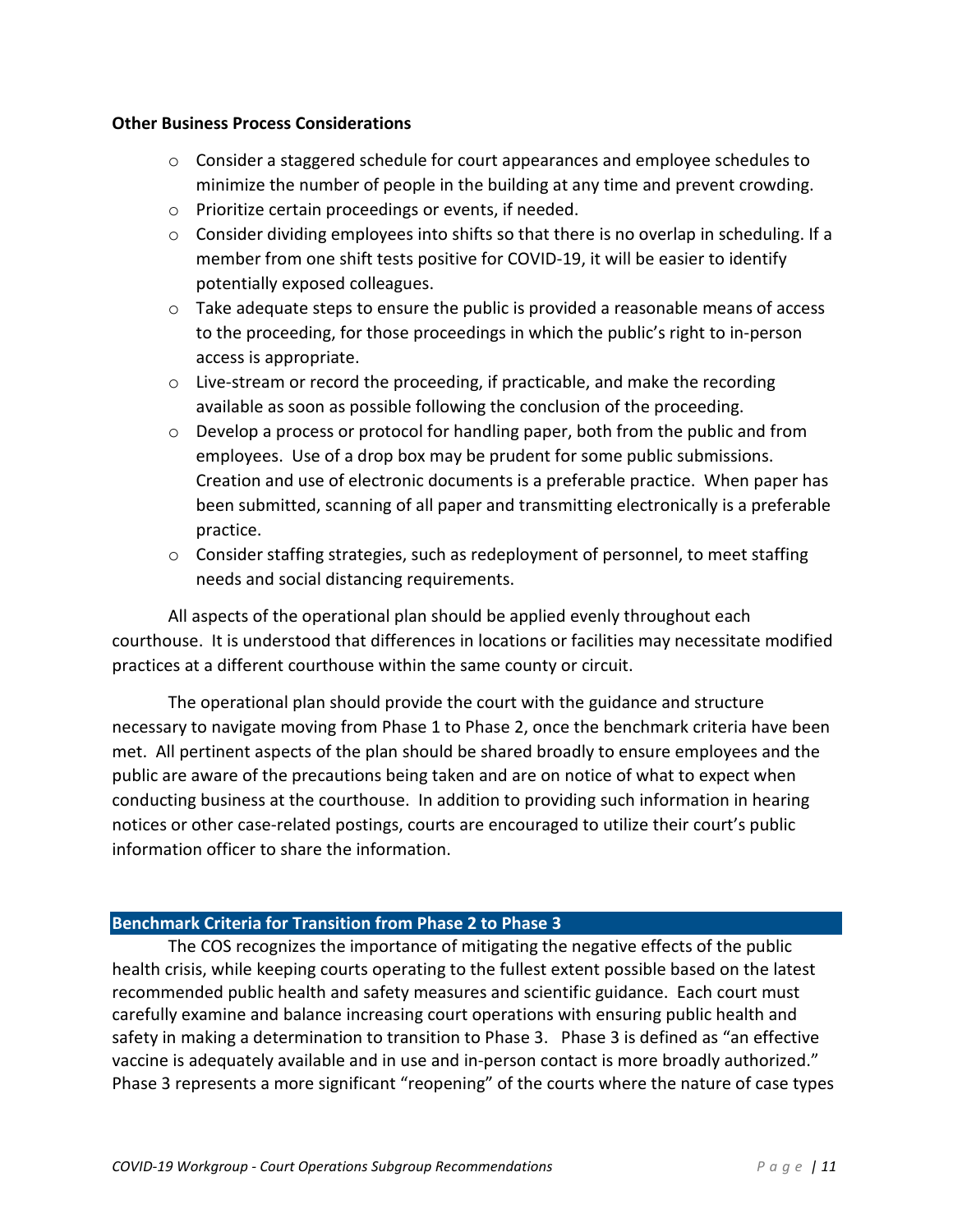and the volume of cases being heard in-person will increase, with protective measures in place consistent with science-based health guidance.

In addition to an effective vaccine being adequately available and in use, the following benchmark criteria must be met prior to any court transitioning from Phase 2 to Phase 3 and further expanding in-person activities:

- a. Confirmation that the court continues to meet each of the five Phase 2 benchmark criteria.
- b. Confirmation of the availability of adequate resources, supplies, and capacity to accommodate the authorization of broader in-person contact in Phase 3, consistent with national, state, and local public health guidance.

The COS notes that benchmarks for the transition to Phase 3 may need to be reevaluated based on the availability and efficacy of a vaccine, additional guidance and reports from health officials, and experience gained while operating in Phase 2.

#### **Operational Plan for Transition from Phase 2 to Phase 3**

The court shall develop a Phase 3 operational plan that addresses the satisfaction of the criteria listed in a. and b. above. The plan shall be reviewed by the county health department or a local health expert and such consultation with the department or expert must be documented in the plan. The plan must be submitted to OSCA upon completion.

For trial courts, the chief judge must certify to the Chief Justice that a compliant Phase 3 operational plan has been submitted and that the circuit or a county within a circuit is ready to transition on a specified future date to Phase 3. Prior to such transition, the Chief Justice must approve the certification.

While operating in Phase 3, public health data and local conditions shall be monitored at least weekly to determine if a change in court operations, meaning a modification to operations, an amendment to the operational plan, or a reversion in phases, is necessary.

The subgroup recognizes the following with respect to the transition from Phase 2 to Phase 3:

- Both Phase 2 and Phase 3 involve courts allocating limited resources to needs that exceed capacity. Transition to Phase 3 will not be uniform across courts due to differing needs and resources.
- Any requirements for operations in Phase 3 may need to be reevaluated based on further guidance and reports from health officials.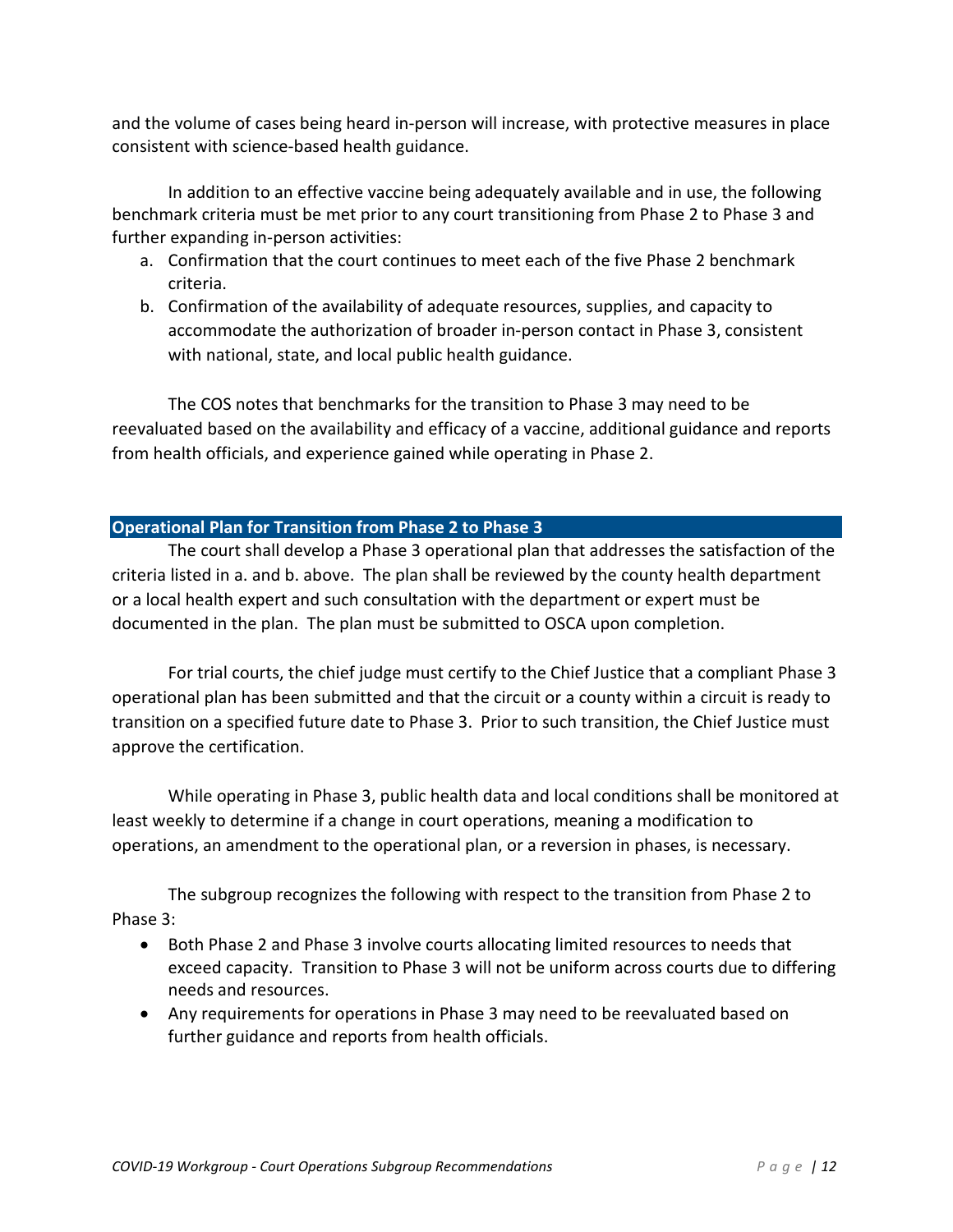#### **Reverting to and Returning from a Previous Operational Phase**

As previously indicated in this document, while operating in Phase 2 or Phase 3, public health data and local conditions shall be monitored at least weekly to determine if a change in court operations, meaning a modification to operations, an amendment to the operational plan, or a reversion in phases, is necessary.

For purposes of the methodology below addressing the requirement for a court to determ[i](#page-27-17)ne if a change in court operations is necessary when the criteria for Benchmark  $3^{xxxiii}$  are no longer met, the phrase "two consecutive weeks of increase" with respect to new cases, hospitalizations, and ED visits means that the measure's seven-day average for:

- a) The most recent week is higher than the seven-day average for the measure for the prior week; and
- b) The prior week is higher than the seven-day average for the measure for the week that is two weeks prior to the most recent week.

With respect to Benchmark 3, a court shall determine if a change in court operations is necessary if condition a) or b) below applies:

- a) Both of the seven-day averages for new cases for the most recent two-week period are 20 or fewer and either of the following measures demonstrate two consecutive weeks of increase:
	- i. The seven-day averages for hospitalizations for the most recent twoweek period; or
	- ii. The seven-day averages for ED visits for the most recent two-week period.
- b) Either of the seven-day averages for new cases for the most recent two-week period exceed 20 and any one of the circumstances described in i., ii. a., or ii. b. below has occurred:
	- i. The seven-day averages for new cases during the most recent two-week period demonstrate two consecutive weeks of increase; or
	- ii. Either of the seven-day averages for the positivity rate during the most recent two-week period is:
		- a. 11 percent or higher; or
		- b. 10 percent or higher, but less than 11 percent and either of the following measures demonstrate two consecutive weeks of increase:
			- o The seven-day averages for hospitalizations for the most recent two-week period; or
			- o The seven-day averages for ED visits for the most recent two-week period.

A decision matrix illustrating the methodology above is attached as Appendix B.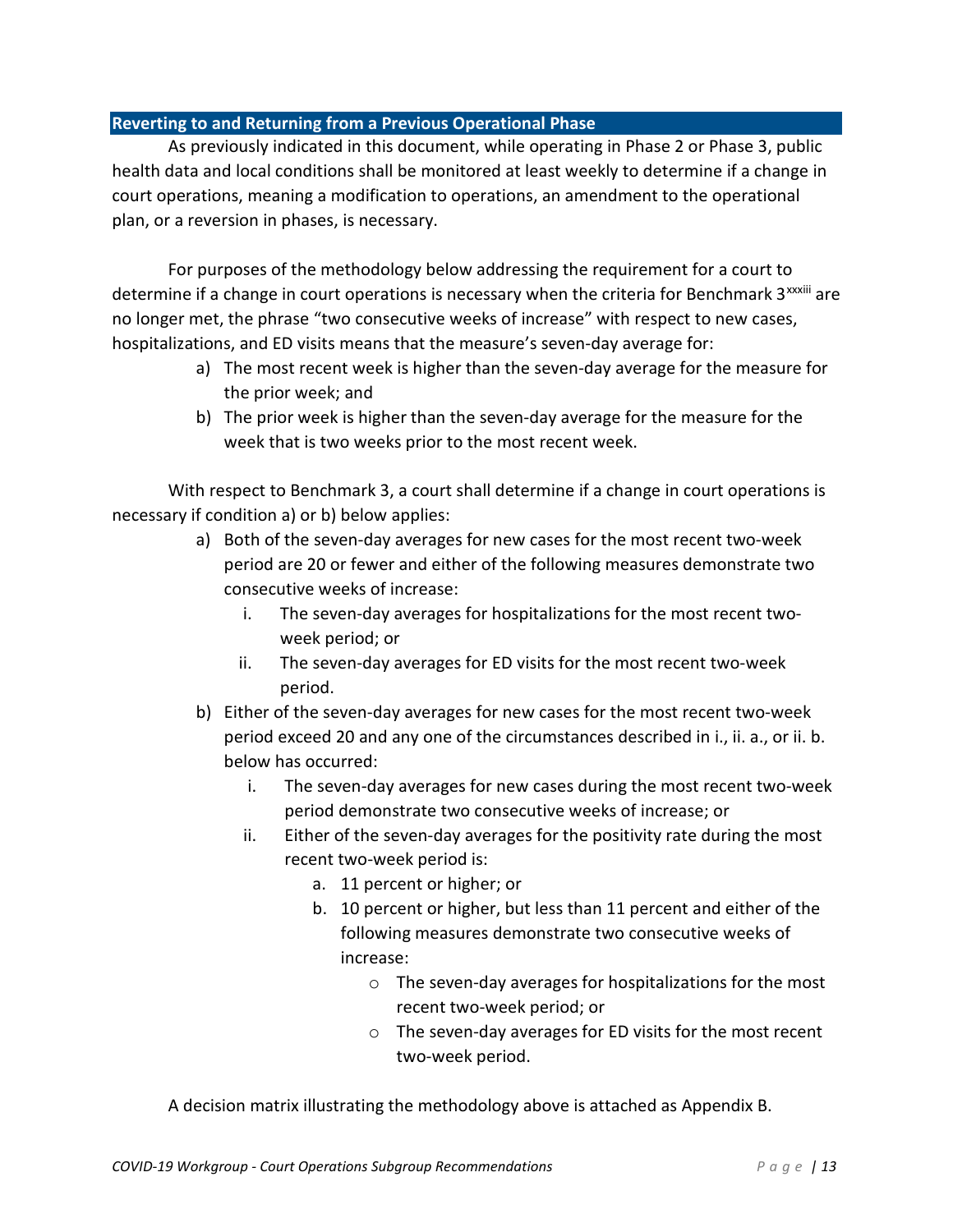Further, if the county health department or local health expert advises, or data or other information establishes, that local health or other conditions have deteriorated or changed to the point that the court no longer meets one or more of the other benchmarks required for the phase, the court shall determine if a change in court operations is necessary to comply with health and safety requirements.

Additionally, due to resource constraints or other issues, a court may want to make a change in court operations in order to adjust to the ongoing nature of the public health crisis.

If a court is required to determine if a change in court operations is necessary, the court shall document and maintain locally its reasons in writing for a determination that no change or a modification to operations is necessary.

If the court amends its operational plan or reverts to a prior phase, the court must notify OSCA of this circumstance and of any changes to its operational plan. If a court reverts from Phase 3 to Phase 1, it must return to Phase 2 before returning to Phase 3. After a reversion, to return to:

- Phase 2, the Chief Justice or chief judge must ensure that the court satisfies all Phase 2 benchmark criteria and has an operational plan as required by this document. The court must notify OSCA of the return to Phase 2.
- Phase 3, the Chief Justice or chief judge must ensure the court satisfies all Phase 3 benchmark criteria and has an operational plan as required by this document. The chief judge of a circuit court must also recertify to the Chief Justice that the circuit or a county within the circuit is ready to return on a specified future date to Phase 3. Before the return, the Chief Justice must approve the recertification.

#### **Resource Items to Consider Having Available as Phase Transitions are Considered**

The following is a non-exclusive list of items that courts may need as part of their operational plans. The COS recommends that local, state, federal, and grant funding opportunities be explored to address COVID-19-related equipment and supply needs. The list below is provided as a starting point for each court's consideration.

#### **Hygiene, Cleaning, and Disinfecting**

- Hand Sanitizer
- Dispensers for hand sanitizer (touchless preferred)
- Sanitizing or disinfecting wipes
- Dispensers for wipes (touchless preferred)
- Disposable face masks
- Dispensers or storage containers for face masks
- Gloves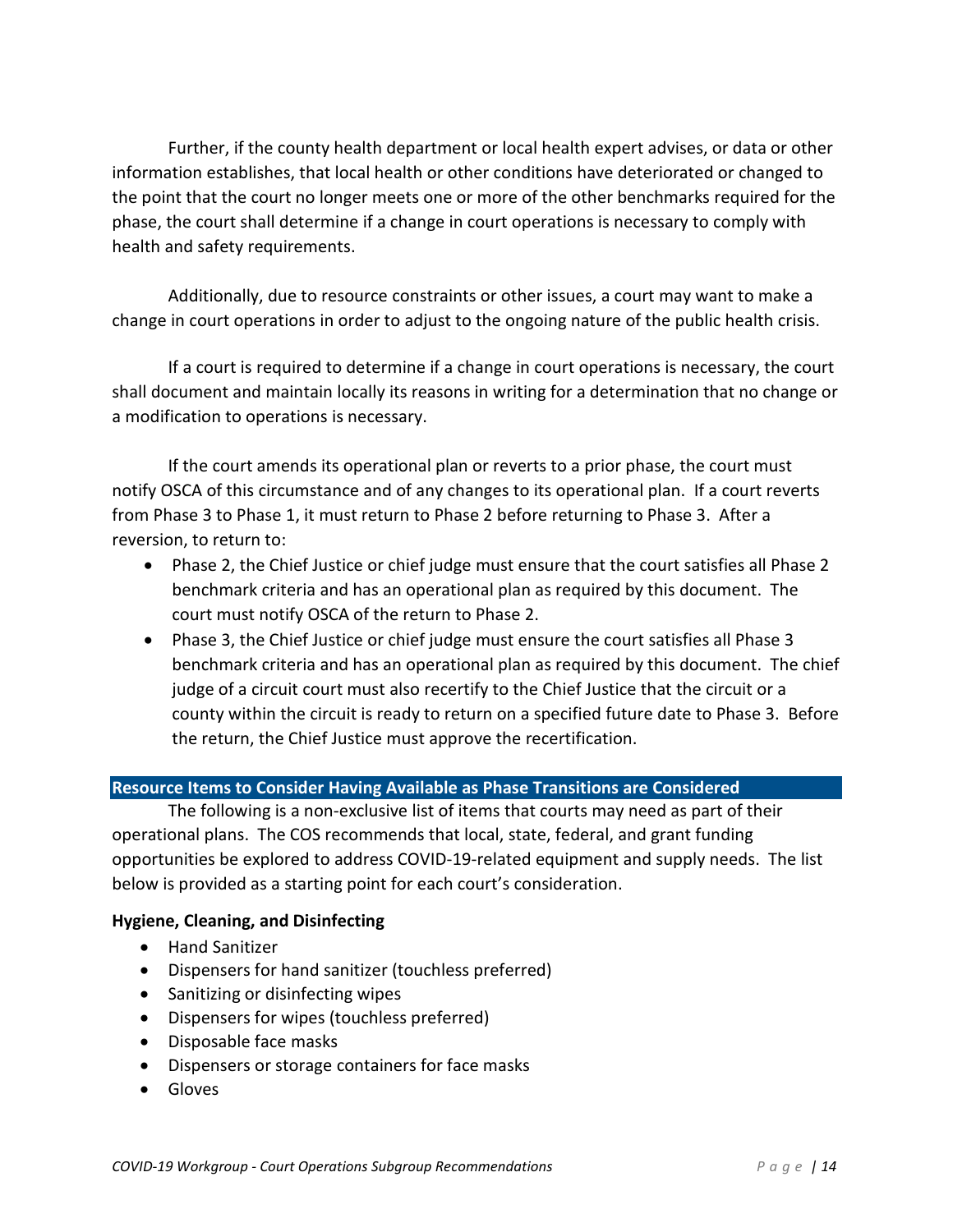- Face shields
- Goggles
- Thermometers (touchless)
- Appropriate cleaning supplies (soap, cleaning or disinfecting spray, etc.)
- Handwashing or hand sanitizing stations outside of the facility
- Tissues/paper towels (in addition for use to cover sneezes, can be used to open doors, etc.)
- Cleanable or disposable covers for commonly touched or used items, such as microphones

#### **Facilities, Security, Queuing, Social Distancing**

- Clip Boards
- Writing Utensils
- Barricades
- Stanchions
- Gaffer's or other type of tape to demark spacing
- Folding tables/chairs
- Radios or other communication devices
- Laptop/tablet for data collection
- Portable document scanners
- Large format monitors
- Medical grade or waterproof keyboards, mice and similar computer accessories (to allow for proper cleaning and disinfecting of shared accessories)
- Fingerprinting pads
- Portable podiums (to limit sharing of existing podium during a proceeding)
- Acrylic partitions or other barrier in spaces like information desks
- Wrist bands or other means for indicating a person has been screened (for example, to allow for them to leave for lunch and return without having to undergo expanded screening again)

#### **Signage**

- Hygiene protocols (hand washing, hand sanitizer, etc.)
- Social distancing reminders
- Markings to notate distance
- Directional signage
- Instructions/reminders for new procedures
- Admittance/Health screening notice
- Requirement to wear face mask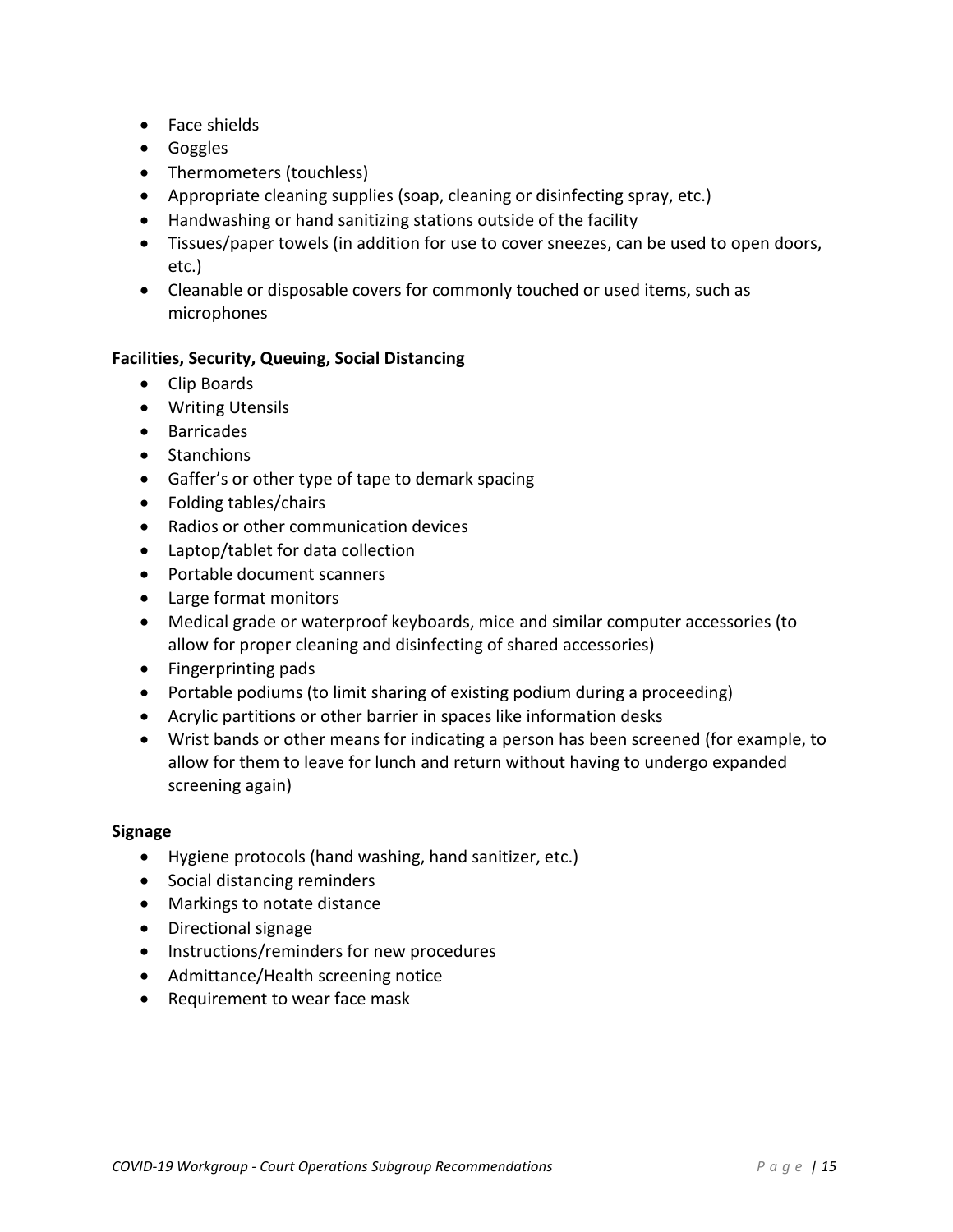## Appendix A: Benchmark 3 Transition to Next Phase Decision Matrix



*Condition a) to meet Benchmark 3 (as identified on pp. 3-4 of the report)*



*Condition b) to meet Benchmark 3 (as identified on pp. 3-4 of report)*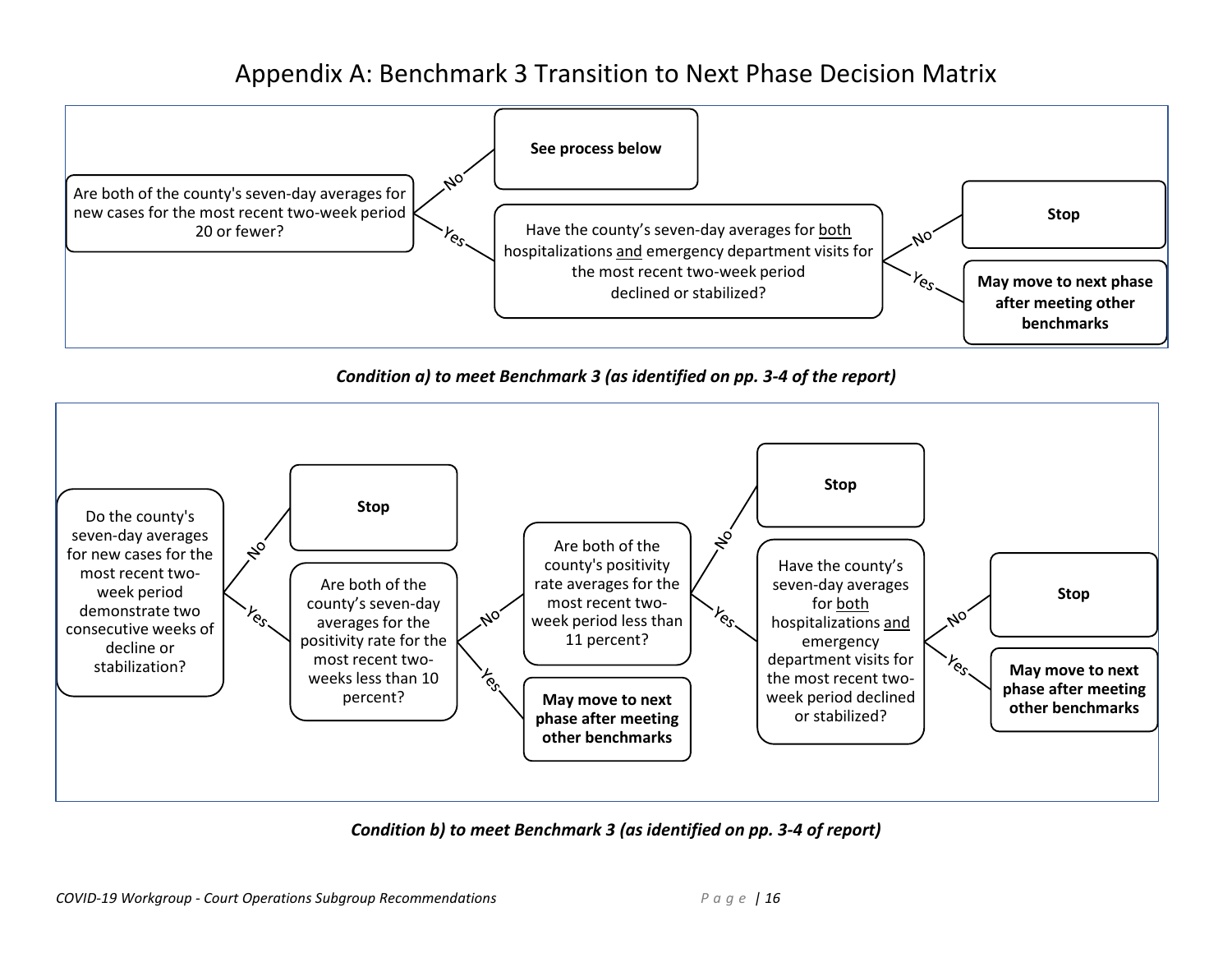## Appendix B: Benchmark 3 Operational Plan Amendment/Phase Reversion Decision Matrix



*Condition a) to determine if a change in court operations is necessary (as identified on pp. 13-14 of the report)*



*Condition b) to determine if a change in court operations is necessary (as identified on pp. 13-14 of the report)*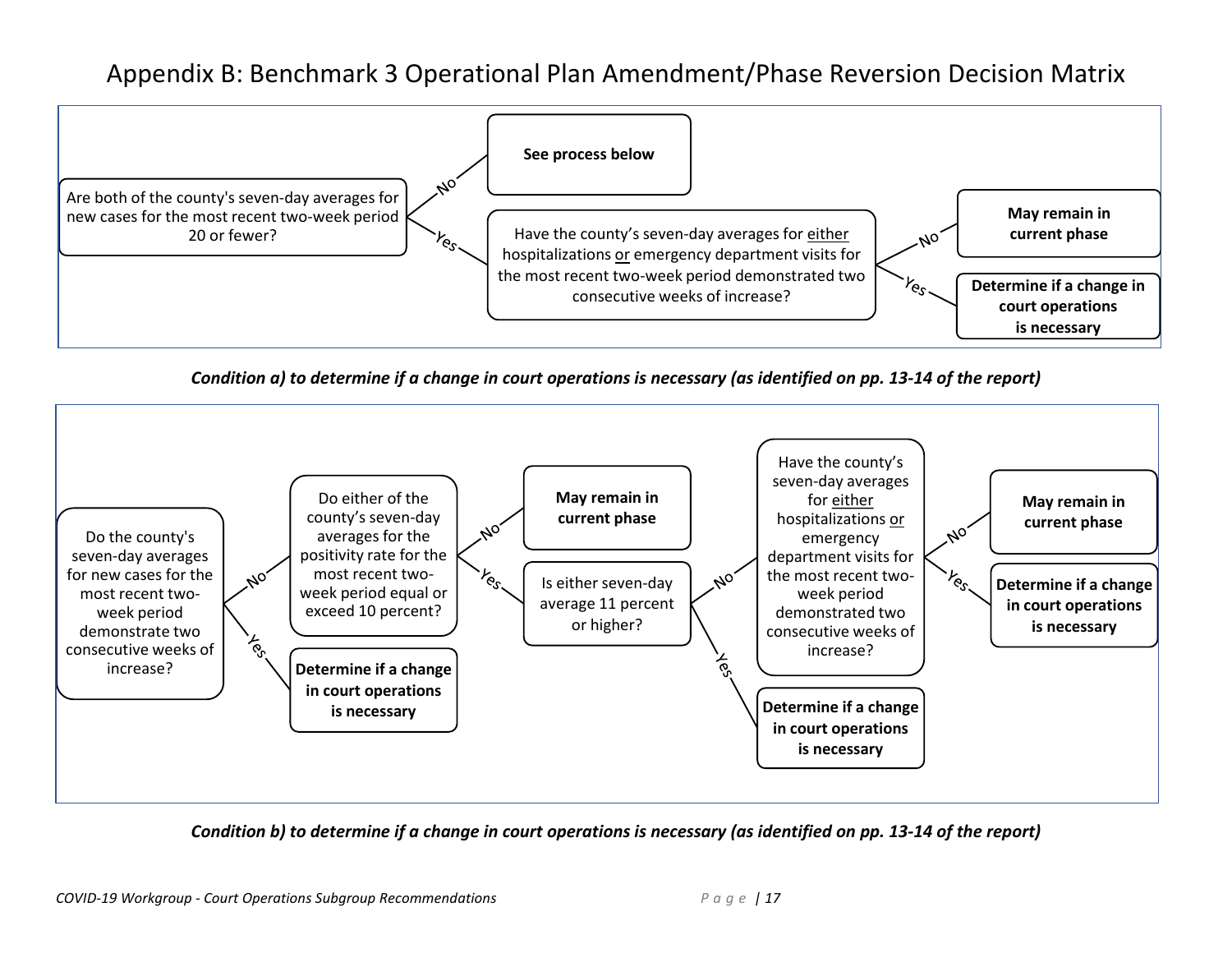<span id="page-26-0"></span><sup>i</sup> On May 20, 2020, the Health and Safety Requirements section was modified to clarify symptoms and comport with the latest Centers for Disease Control and Prevention (CDC) guidance.

<span id="page-26-1"></span>ii On June 12, 2020, the Benchmarks for Transition from Phase 1 to Phase 2 and the Requirements and Guidelines sections were modified to clarify Benchmark 3 and to clarify the health and screening requirements, modify personal protective equipment requirements, and clarify the enforcement of requirements.

<span id="page-26-2"></span>III On June 16, 2020, a modification was made to clarify the requirement and guideline exemptions for activities inside of the separate offices of constitutional officers in a multiuse building.

<span id="page-26-3"></span><sup>iv</sup> On July 2, 2020, a modification was made to update the symptoms of COVID-19 to comport with the latest CDC guidance, clarify inmate and detainee screening, incorporate the benchmarks governing the transition to Phase 3, and clarify the requirements for reverting to and returning from a previous operational phase.

<span id="page-26-4"></span><sup>v</sup> On August 6, 2020, modifications were made to: amend the benchmark criteria for transition from Phase 1 to Phase 2 (note that these benchmark criteria are also incorporated by reference for the transition from Phase 2 to Phase 3); require a human resources policy to address potential COVID-19 exposure for court employees and judges; update the health screening requirements for entry into a courthouse; provide that a return to Phase 3 following a reversion does not require spending one month in Phase 2; amend the requirements for reverting to and returning from a previous operational phase; make conforming changes for the amendments throughout the document; and add Appendices A and B.

<span id="page-26-5"></span>vi On August 11, 2020, modifications were made to: correct a cross-reference; clarify that a court, which reverts from Phase 3 to Phase 1, must return to Phase 2 before returning to Phase 3; and clarify that specified reversion requirements apply not only to trial courts but also to district courts of appeal.

<span id="page-26-6"></span><sup>vii</sup> On October 8, 2020, modifications were made to require a court to determine if a "change in court operations" is necessary when the court no longer meets one or more of the other benchmarks required for the phase and to add a definition for the phrase "change in court operations."

<span id="page-26-7"></span>VIII On November 9, 2020, Phase 3 was modified to specify that an effective vaccine be adequately available, and the provision providing for the relaxation of protective measures in that phase was deleted. The Phase 3 benchmark that previously required continual operation in Phase 2 for one month prior to proceeding to Phase 3 was deleted. References to the Chief Justice and the supreme court were included in the requirements and guidelines governing phase transitions. Additional non-substantive language clarifications were also incorporated. Further, on November 19, 2020, "and in use" was added to the new description of Phase 3.

<span id="page-26-8"></span><sup>ix</sup> On December 17, 2020, the report was modified to disallow the use of a face shield in lieu of a face mask and to authorize the adoption of policies allowing clear face masks and cloth face masks that have clear plastic panels. Further, on December 21, 2020, language requiring face masks to completely cover the nose and mouth was modified to expressly clarify that it applies to all face masks, whether opaque or clear, and to add that all such face masks must fit snugly around the nose, chin, and sides of the face.

<span id="page-26-9"></span><sup>x</sup> On March 24, 2021, modifications were made to provisions relating to remote work to conform to changes made in the administrative orders governing court operations and health and safety precautions during the pandemic. Additionally, the report's footnotes were converted to endnotes.

<span id="page-26-10"></span><sup>xi</sup> The COS met with two medical professionals to discuss their professional opinions related to precautions courts should take in order to open their doors to the public and conduct in-person proceedings: Erin Kobetz, PhD, MPH, Professor of Medicine and Public Health Sciences at the University of Miami Miller School of Medicine, and Cindy Prins, PhD, MPH, CIC, CPH, Clinical Associate Professor in the Department of Epidemiology at the University of Florida College of Public Health and Health Professions and College of Medicine. The Subgroup extends its thanks and appreciation for their invaluable input and expertise.

<span id="page-26-11"></span>xii The CDC's guidance as of June 26, 2020, listing the symptoms of COVID-19 and recommending at least six feet for social distancing has been included in this report at pages six through nine. Staff of the Office of the State Courts Administrator will routinely monitor the CDC guidance and notify the chief judges of the appellate and trial courts of any significant changes in the future.

<span id="page-26-12"></span>xiii References in this document to a courthouse should be read to extend to any facility or building that houses courtrooms, hearing rooms, court staff or where court business is conducted, whether or not that building is formally called a courthouse.

<span id="page-26-13"></span>xiv The data source for the daily number of new positive COVID-19 cases, daily number of hospitalizations for COVID-19, and daily number of emergency department visits for COVID-like illness is: Florida COVID-19 Case Line Data from the Florida Department of Health, [https://open-fdoh.hub.arcgis.com/datasets/florida-covid19-case-line-data/data.](https://open-fdoh.hub.arcgis.com/datasets/florida-covid19-case-line-data/data) The data source for the daily percentage of positive tests based on the total number tests is: Daily county reports from the Florida Department of Health, [http://ww11.doh.state.fl.us/comm/\\_partners/covid19\\_report\\_archive/.](http://ww11.doh.state.fl.us/comm/_partners/covid19_report_archive/) The data dictionary for these sources may be found at: Florida Department of Health, [https://fdoh.maps.arcgis.com/sharing/rest/content/items/efffb9350de948ac9d67f9d74190413d/data.](https://fdoh.maps.arcgis.com/sharing/rest/content/items/efffb9350de948ac9d67f9d74190413d/data)

<span id="page-26-14"></span><sup>xv</sup> In using the positivity rate data for purposes of determining whether to transition to Phase 2 or 3 or for reversion, as discussed later in this document, the percentages may not be rounded to the nearest whole number.

*COVID-19 Workgroup - Court Operations Subgroup Recommendations Page | 18*